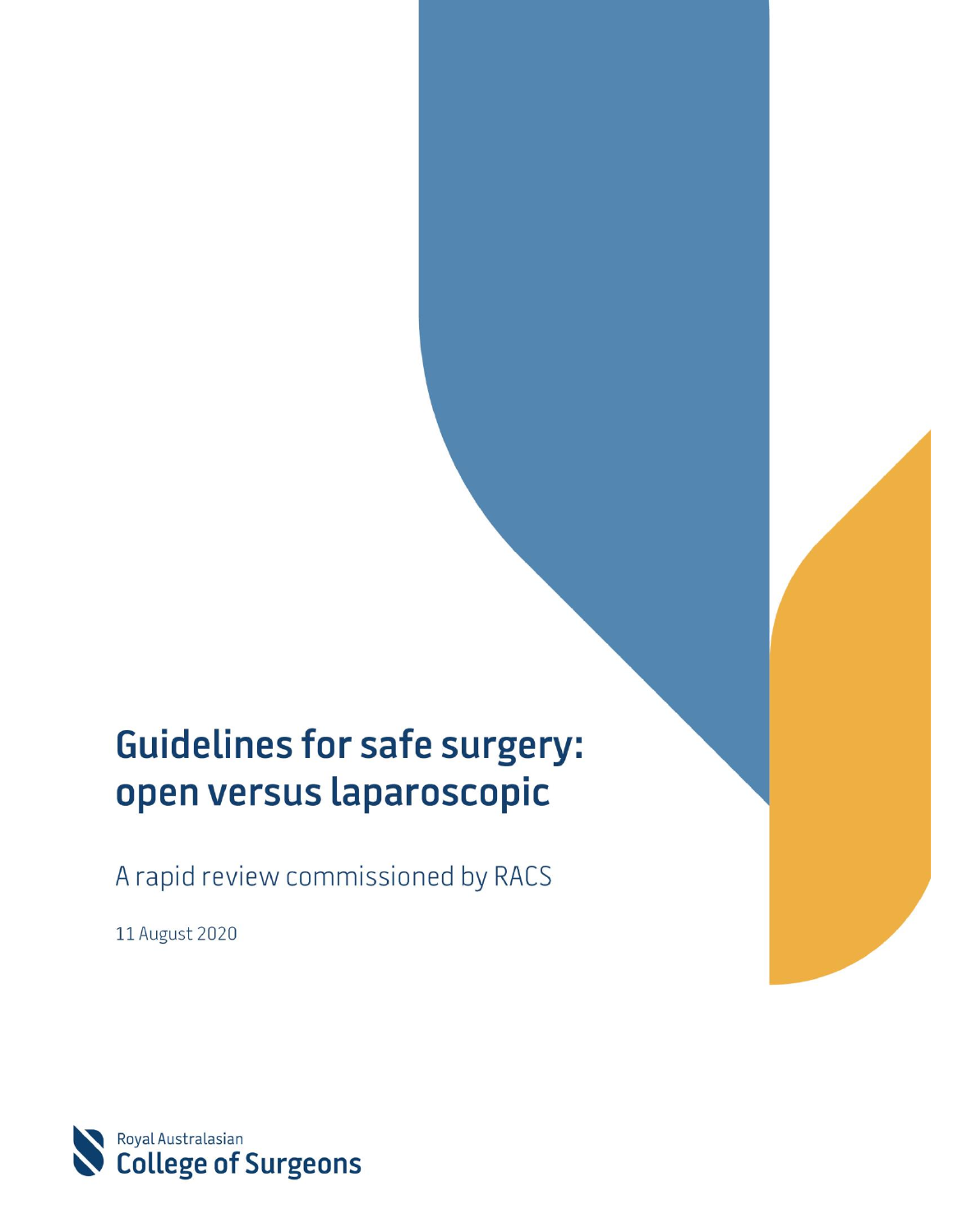#### *Clinical Expert COVID-19 Working Group*

Mr Trevor Collinson, President, General Surgeons Australia

Professor Peter Hewett, Head of Colorectal Surgical Unit at The Queen Elizabeth Hospital, Clinical Professor of Surgery at the University of Adelaide.

Professor Thomas Hugh, Professor of Surgery, Chair of Surgery, Northern Clinical School Royal North Shore Hospital

Professor Rob Padbury, Director of Surgery and Perioperative Medicine, Southern Adelaide Local Health Network, SA Health

Mr Andrew MacCormick, Deputy Chair New Zealand National Board RACS, Upper GI/Bariatric Surgeon Middlemore Hospital Counties Manukau Health, Senior Lecturer University of Auckland

Professor Guy Maddern, R.P. Jepson Professor of Surgery at The University of Adelaide, Surgical Director Research and Evaluation, RACS

#### *RACS Evidence Synthesis Team: ASERNIP-S and Research, Audit & Academic Surgery*

Dr Magdalena Moshi Dr David Tivey Associate Professor Wendy Babidge Dr Joanna Duncan Dr Nathan Proctor Danielle Stringer Dr Lorwai Tan Dr Penny Williamson Dr Kristin Weidenbach Joshua Kovoor

| <b>Version</b><br><b>Number</b> | <b>Date Changed</b> | <b>Reason for Change</b>                                                                                                                                                                                                                                                           |
|---------------------------------|---------------------|------------------------------------------------------------------------------------------------------------------------------------------------------------------------------------------------------------------------------------------------------------------------------------|
|                                 | 9 April 2020        | Original version                                                                                                                                                                                                                                                                   |
| $\mathcal{P}$                   | 11 August 2020      | Updates on valveless trocar systems, open aerodigestive<br>tract procedures, ultrasonic scalpels, experimental<br>measures to decrease aerosolisation in the operating<br>theatre and perioperative airway management<br>Appendix added on high-efficiency particulate air filters |
| 3                               | 30 November 2021    | Disclaimer and exclusion of liability added.                                                                                                                                                                                                                                       |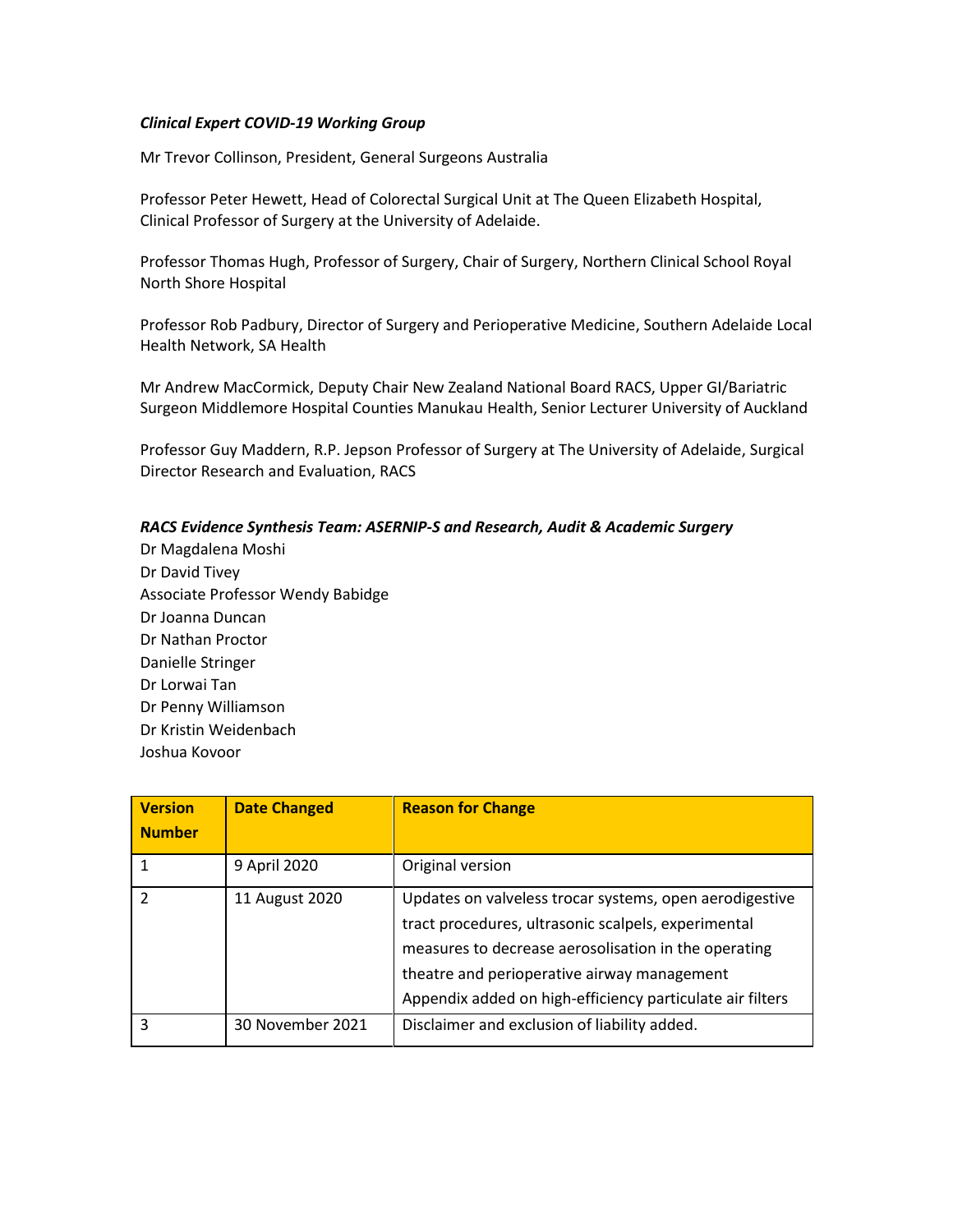#### **Disclaimer and exclusion of liability:**

This Report (and the rapid review and the data analysis contained in it) have been prepared in accordance with a specific request and terms of reference.

It is necessarily general in nature, and does not constitute advice relating to any specific or general circumstances, condition or situation.

Information provided in this Report is a summary of the available evidence identified through the application of a rapid review methodology at the time of writing. Further, the information furnished is reasonably believed to be accurate and reliable. However, it is not a comprehensive review of all available evidence.

In providing this report neither RACS nor any officer or staff of RACS shall be liable for any omission, errors of judgement, action or non-action made by the Recipient of this Report or its agents, based on the information contained. RACS does not represent, warrant, undertake or guarantee that the use of guidance in the Report will lead to any particular outcome or result.

It is the responsibility of the recipient to have express regard to the particular circumstances of each case, and the application of the Report and analysis in each case.

The Report is only applicable at the time of writing, or if updated by RACS, at the time of publication of its update. Material developed by third parties used in this Report, may be reviewed and updated from time to time. RACS does not take responsibility for reviewing the Report after it has been published or submitted to a recipient, unless it has explicitly agreed to do so. It is the responsibility of the recipient to ensure that they have obtained the current version, or are aware of more recent or more appropriate information or material.

The Report has been prepared having regard to the information available at the time of its preparation, and the recipient should therefore have regards to any information, research or other material which may have been published or become available subsequently. RACS takes no responsibility for matters arising from changed circumstances or information or material which may have become available subsequently.

### **Exclusion of liability:**

To the maximum extent permitted by law, RACS and its officers, employees, agents, consultants, licensors, partners and affiliates exclude all liability to you or any other person for any loss, cost, expense, claim or damage (whether arising in contract, negligence, tort, equity, statute or otherwise, and for any loss, whether it be consequential, indirect, incidental, special, punitive, exemplary or otherwise, including any loss of profits, loss or corruption of data or loss of goodwill) arising directly or indirectly out of, or in connection with, this Report or the use of this Report by you or any other person.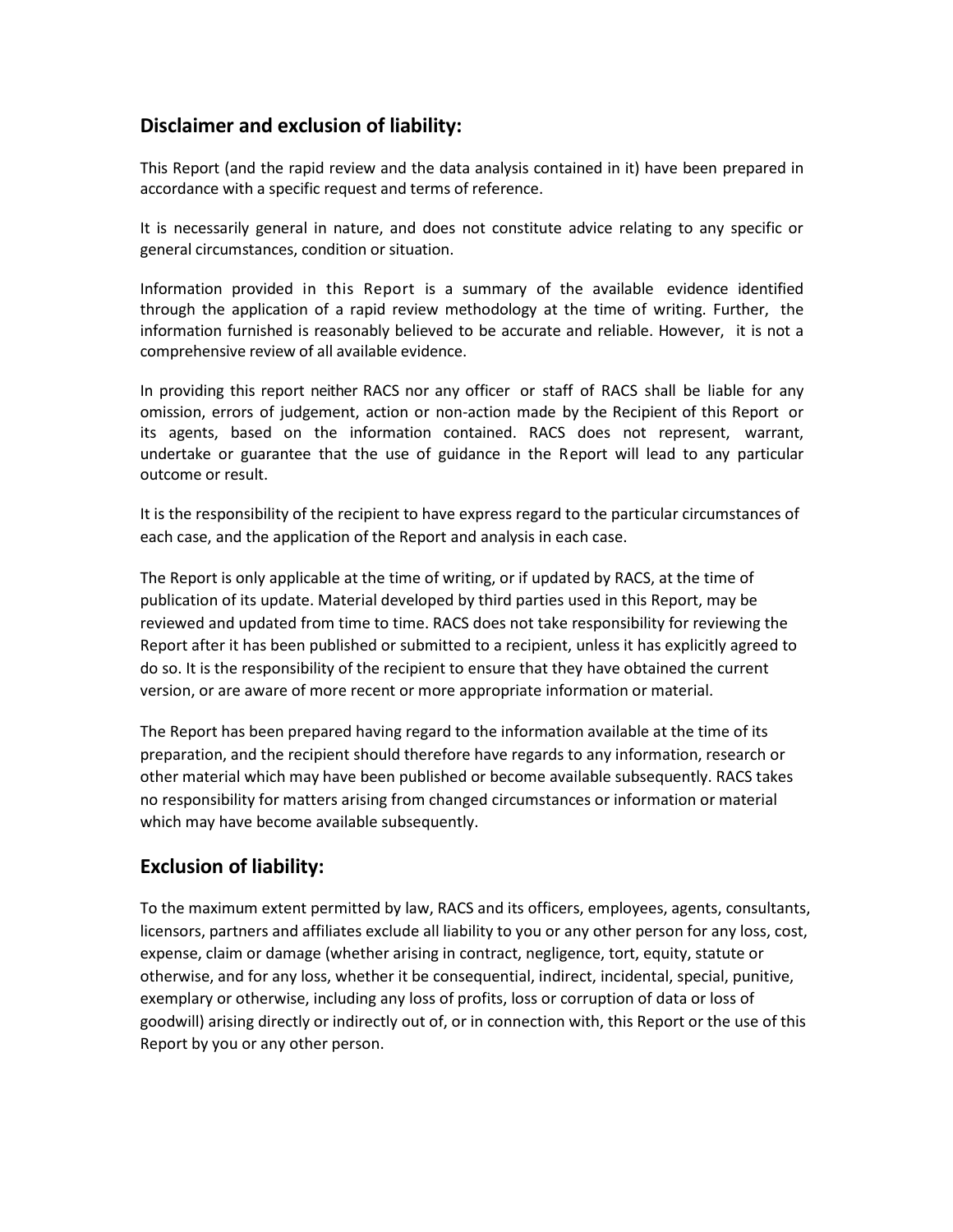# *Recommendations on safe surgery during the COVID-19 pandemic: laparoscopic vs open*

#### *[9 April 2020]*

- 1. With respect to testing for COVID-19 and Personal Protective Equipment (PPE) use, the recommendation is that local protocols for risk stratification should be followed.
- 2. There is no current evidence that laparoscopy presents a greater risk to the surgical team in the operating room than open surgery, with respect to viruses, but it is important to maintain a level of caution due to the possibility of aerosolisation.
- *3.* There is demonstrated value in having negative pressure theatres where available, however if unavailable then local protocols to reduce the risk to operating room staff should be followed.
- 4. During all procedures a reduction in occupational exposure to surgical plume is advisable, using an appropriate capture device. There is evidence that all energy sources which produce a surgical plume during surgery may influence viral transmission. Limited use of lower energy devices may reduce the viral load and would seem more desirable to use.
- 5. Specifically for laparoscopic surgery, desufflation of pneumoperitoneum must be performed via an appropriate suction device attached to a HEPA filter to prevent venting into the operating room (e.g., an insufflation-filtration device) should be used if available, otherwise other methods need to be employed to reduce any potential release. Similarly, if using a valveless trocar system, extra care should be taken to minimise or capture any aerosol or droplet production from transient increases in intraabdominal pressure (e.g. the patient coughing or straining during anaesthesia).
- 6. The COVID-19 virus has been observed in faecal cultures; viral component staining and replication products have been detected in gastrointestinal epithelium; there is equivocal evidence of viral presence in blood; while early studies so far have not found evidence of presence in urine. However, all tissues and bodily fluids should be treated as a potential virus source.

These recommendations were developed by the Clinical Expert COVID-19 Working Group after review of the evidence synthesis prepared by the RACS Evidence Synthesis Team.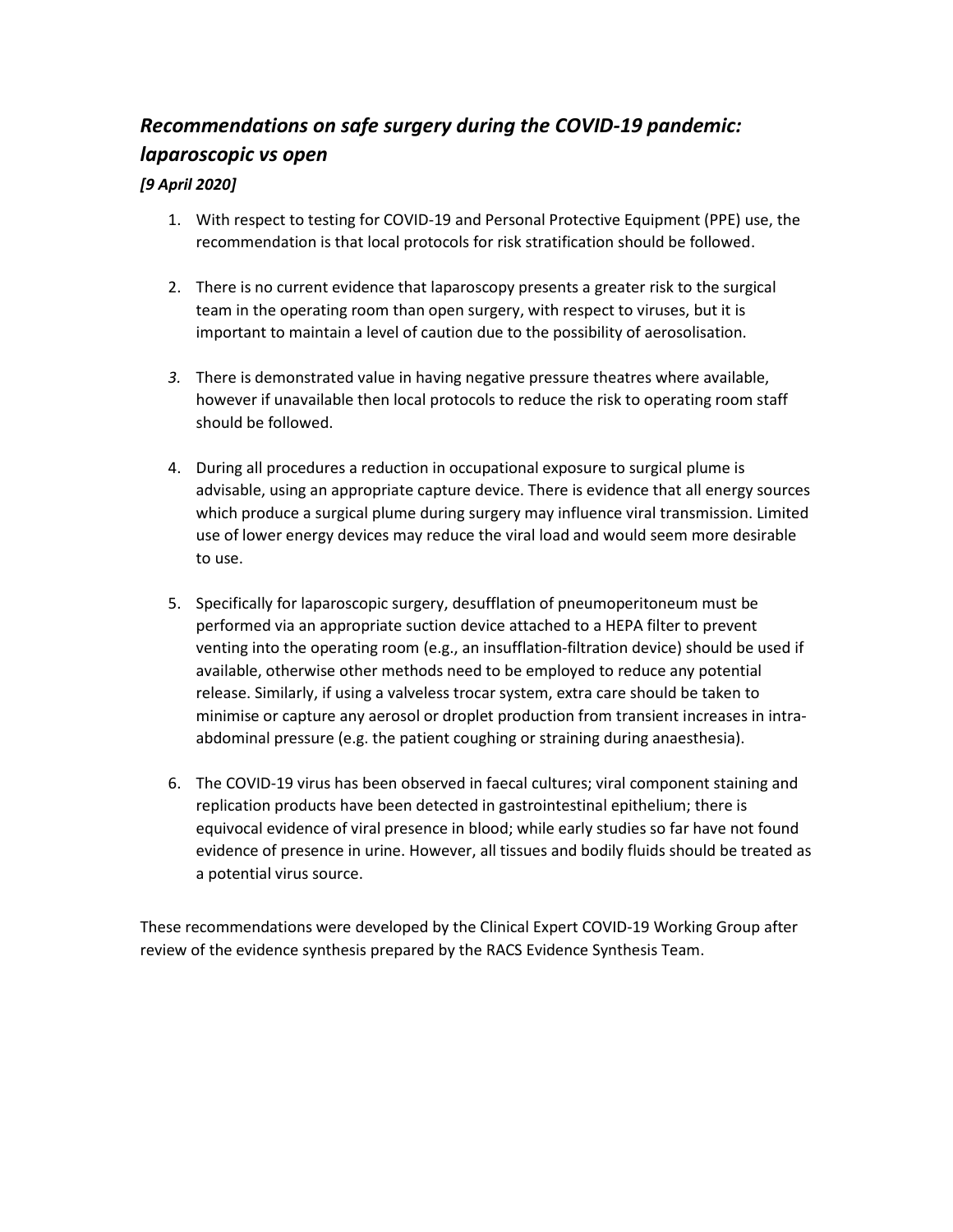# Executive Summary

**Introduction:** The Royal Australasian College of Surgeons requested a review of safe surgery in the COVID-19 crisis. The overarching focus was on laparoscopic versus open surgery. The detailed areas considered for review included aerosol generating procedures (AGP) and virus contamination of the surgical plume, as well as risk of transmission to the surgical team. The aim was to produce advice in a short timeframe; however, it is planned to continue to revisit the evidence base frequently to assess if any new evidence impacts the advice provided in the recommendations of 9 April 2020.

**Method:** The Health Technology Assessment team (ASERNIP-S) with the support of Research, Audit and Academic Surgery staff conducted this review. A rapid review methodology was used with evidence sourced from PubMed (inception to 1 April 2020), Departments of Health, Surgical Colleges, and other health authorities e.g., WHO, Centers for Disease Control and Prevention (USA) and major teaching hospitals. Study/article selection was done by a single reviewer (MM) and checked by a second reviewer (DRT). Results are presented in a narrative format.

**Results:** There is no current evidence of COVID-19 contamination of surgical plumes generated during laparoscopic or open surgery; however, evidence of genetic material of other infectious viruses (e.g., human immunodeficiency virus (HIV), Hepatitis B) has been identified using RT-PCR or other molecular biology methods. In addition to respiratory samples, COVID-19 has been detected in other clinical specimens including faeces and blood. Regarding virus viability, there is limited evidence that viruses can survive laser ablation. However, no articles reported direct transmission of viruses to healthcare workers in the surgical setting. The cellular debris generated by AGPs is of a size equal to a bio-aerosol, which can remain airborne and travel a distance in excess of 100 metres. The limits of detection of the current COVID-19 assays means that a significant number of tests return false negative results. Further, using respiratory sample conversion to negative in patients recovering from COVID-19 may be problematic, as some patients with negative respiratory readings continue to shed the virus in faeces. Finally, the need for appropriate precautions to adequately protect surgical teams, to mitigate the risk of disease transmission during surgery, was discussed. For laparoscopy, the issue of pneumoperitoneum management to prevent surgical plumes venting into the operating room was raised.

**Conclusions:** AGPs can generate bio-aerosols that contain viral materials, which should be considered a potential source of disease transmission. Risk can be mitigated by using lower energy ablation devices, where possible, to produce fewer or no surgical plumes. All bioaerosols should be trapped and treated as biohazards. For laparoscopic procedures, the pneumoperitoneum should be maintained at a lower pressure to reduce the risk of gas leak. On desufflation, gas should be vented via an appropriate filter and capture device.

To guide clinical practice, this report provides a series of recommendations, developed by an expert working group.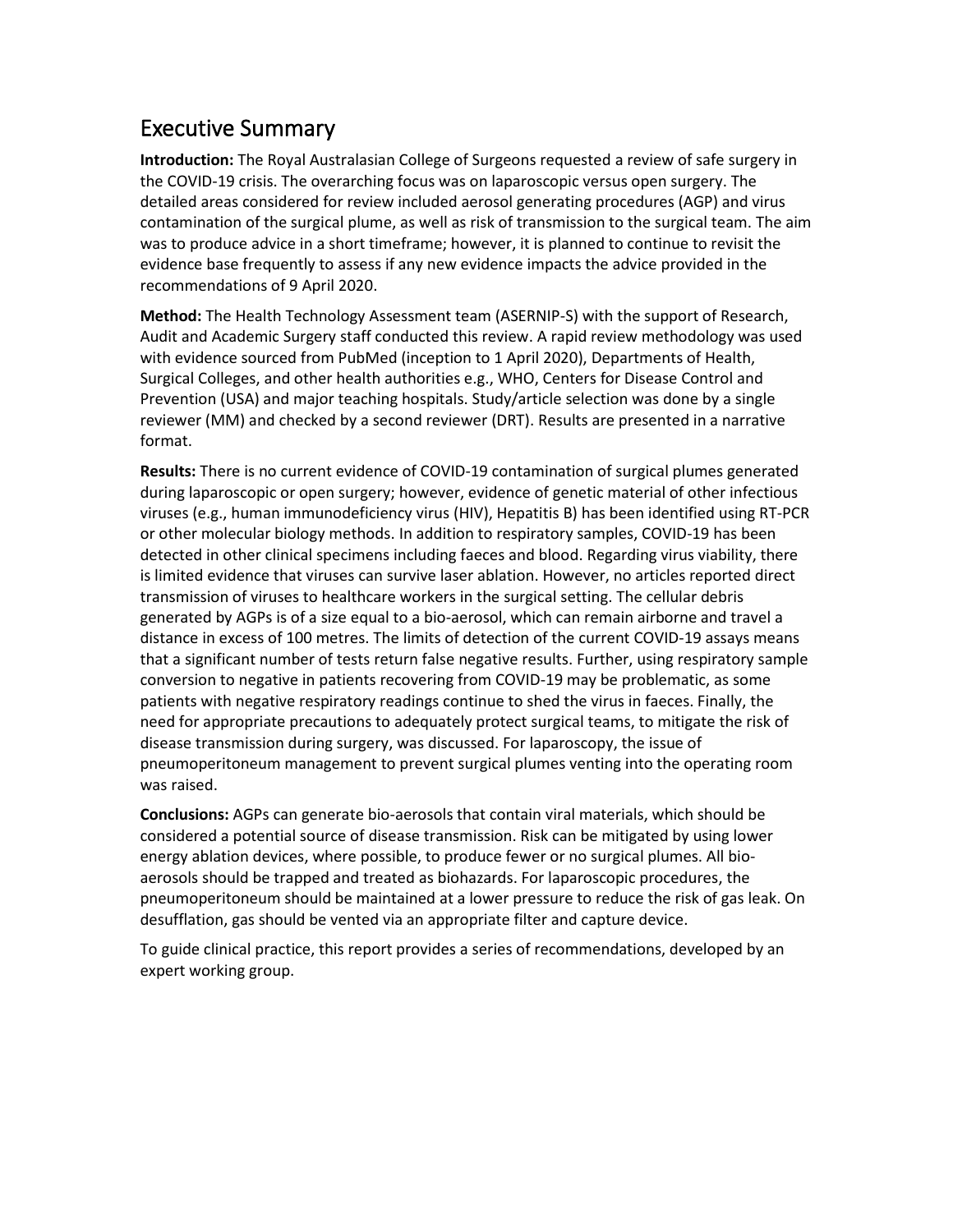# Introduction:

The SARS-CoV-2 (COVID-19) pandemic has and continues to require RACS Fellows to adapt rapidly, for the continued provision of appropriate high quality surgical care. The pandemic situation due to COVID-19, and its associated rapid information production, has created uncertainty in the healthcare community due to an inundation of information through both the media and literature, which may or may not have been peer reviewed. A simple Google search for information on SARS-CoV-2 (COVID-19) and surgery returns an overload of information.  $1$  To support surgeons in making sense of this information, Correia et al. (2020) <sup>1</sup> recommends surgical colleges and societies take the lead, along with the World Health Organization and National Health Departments, to provide reliable and trustworthy information to help address concerns during the pandemic. Surgery on patients with COVID-19 has been associated with considerable postoperative morbidity and mortality,<sup>2</sup> and thus these operations should only proceed in scenarios of urgency with adequate PPE<sup>3</sup> and intraoperative precautions.<sup>4</sup> Accordingly, appropriate preoperative screening<sup>5</sup> and triage<sup>6</sup> have become essential to ensure the safety of both surgical patients and staff.

A topic that has caused uncertainty is whether laparoscopic procedures should be replaced by open procedures, where possible, with the aim to protect the surgical team from potential infection. Indeed the Royal College of Surgeons of Edinburgh have recommend that, where possible, laparoscopic surgery should be avoided in favour of more conservative care. <sup>7</sup> Other organisations have indicated that elective endoscopic and surgical cases be postponed, and they provide practical measures for laparoscopy to protect the surgical team. These measures include: that incisions for trocar insertion are made as small as possible, pneumoperitoneum pressure is minimised, ultrafiltration is used if available, and appropriate measures are taken for the capture of deflated peritoneal air or any surgical plumes generated during surgery to limit the risk of aerosol production. <sup>8</sup> Similarly, if using a valveless trocar system, extra care should be taken to minimise or capture any aerosol or droplet production from transient increases in intraabdominal pressure (e.g. the patient coughing or straining during anaesthesia). Further, as there is limited evidence about the relative safety of laparoscopic compared with open surgery and the mitigation of general risk of surgery in the COVID-19 crisis, surgeons should reinforce the need for strong occupational protection.<sup>9</sup>

To produce recommendations on the safety of laparoscopic surgery in the COVID-19 crisis, the Royal Australasian College of Surgeon (RACS) directed its Health Technology Assessment team (ASERNIP-S) to undertake a rapid review on this topic.

The aim of this review is to evaluate the potential risk of laparoscopic as compared to open surgery during which surgical plumes may be produced, and the risk of contamination with COVID-19. Additionally, the topic of safe desufflation following laparoscopic surgery is covered. The best evidence gathered during the short timeframe of this rapid review, was presented to a panel of expert laparoscopic surgeons who developed a series of recommendations about the safety of laparoscopic surgery in the era of COVID-19.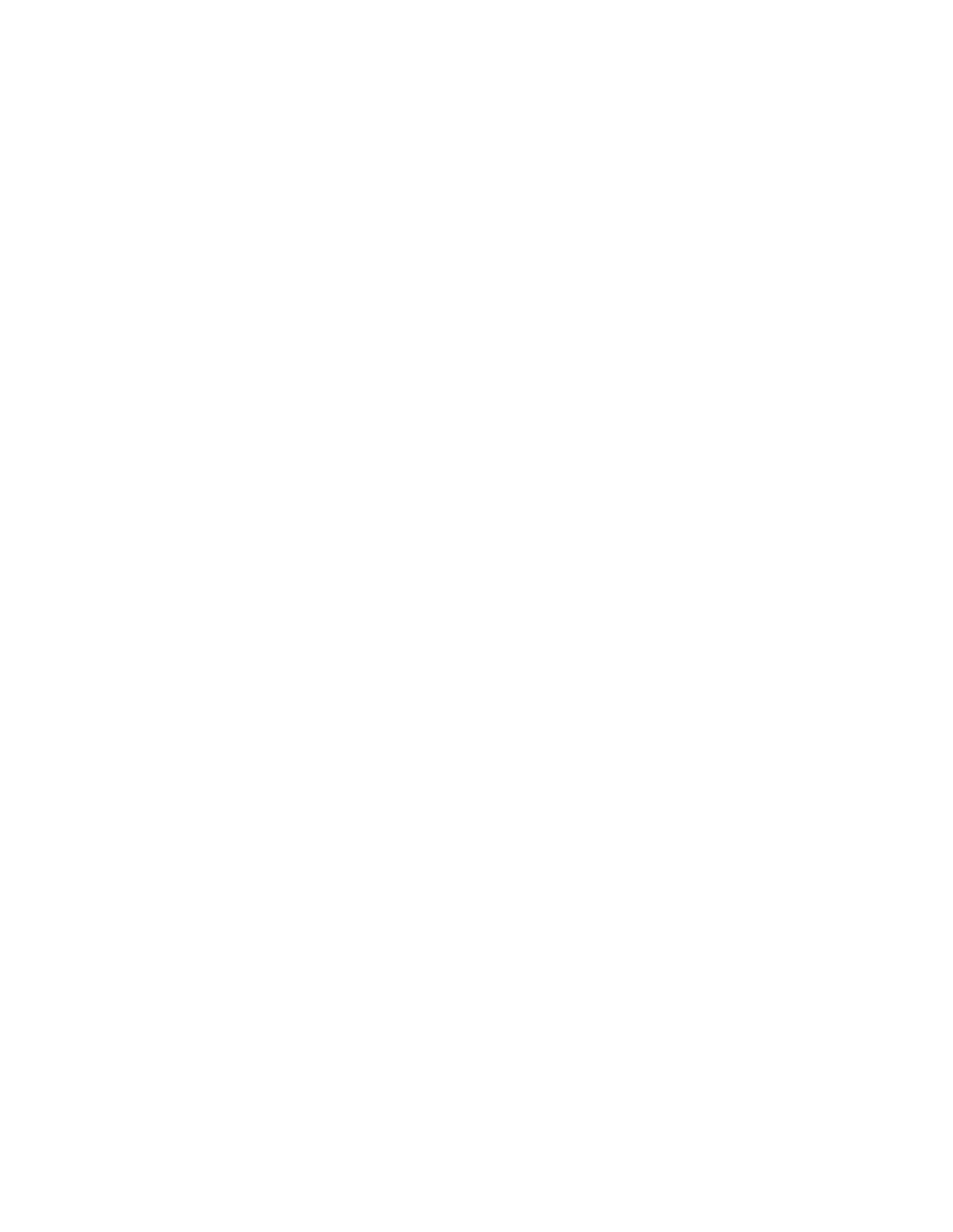# Methods

A rapid review methodology was adapted to search for of all levels of evidence regarding surgery and risk of infection by COVID-19. Searching for peer reviewed publications was limited to PubMed from inception to 30 March 2020. The search strategy is provided in Appendix A (Tables  $1A - 7A$ ).

The search strategy has been saved, and automated alerts from PubMed established to provide weekly notifications of COVID-19 articles relevant to surgery (laparoscopic and open). This approach will ensure the currency of the evidence database. The review team will appraise new evidence, updating the Working Group as necessary i.e., where any new evidence is deemed to have a potential impact on previously issued recommendations. If so, the review will be updated and new recommendations provided regarding risks related to laparoscopic or open surgery by COVID-19.

PubMed results were supplemented with grey literature searches using the Google search engine. Searching was limited to websites of Departments of Health, Surgical Colleges, and other health authorities e.g., WHO, Centers for Disease Control and Prevention (USA) and major teaching hospitals. Further, relevant articles were also sourced through the RACS COVID-19 Working Group.

Study selection was performed by two ASERNIP-S researchers (MM and DRT) using the Rayyan online tool. Study extraction used a standard template with each extraction performed by a single reviewer (MM, JD, NP, DS, LT, PW) and a sample of extractions checked by DRT.

All levels of evidence were considered, and inclusion was not limited by language. Non-English articles were translated using Artificial Intelligence translation tools, which may affect the interpretation of results.

Included studies report primary research, reviews and opinion pieces that are either in print or published. Supplementary searches have also been done to fill any evidence gaps identified during meetings with the Working Group.

The synthesis of the evidence includes studies which describe procedures that produce aerosols with the potential of viral contamination. When possible, conclusions on the viability of aerosolised virus is made. These reports have been summarised to highlight general principles of transmission and possible methods to mitigate that risk.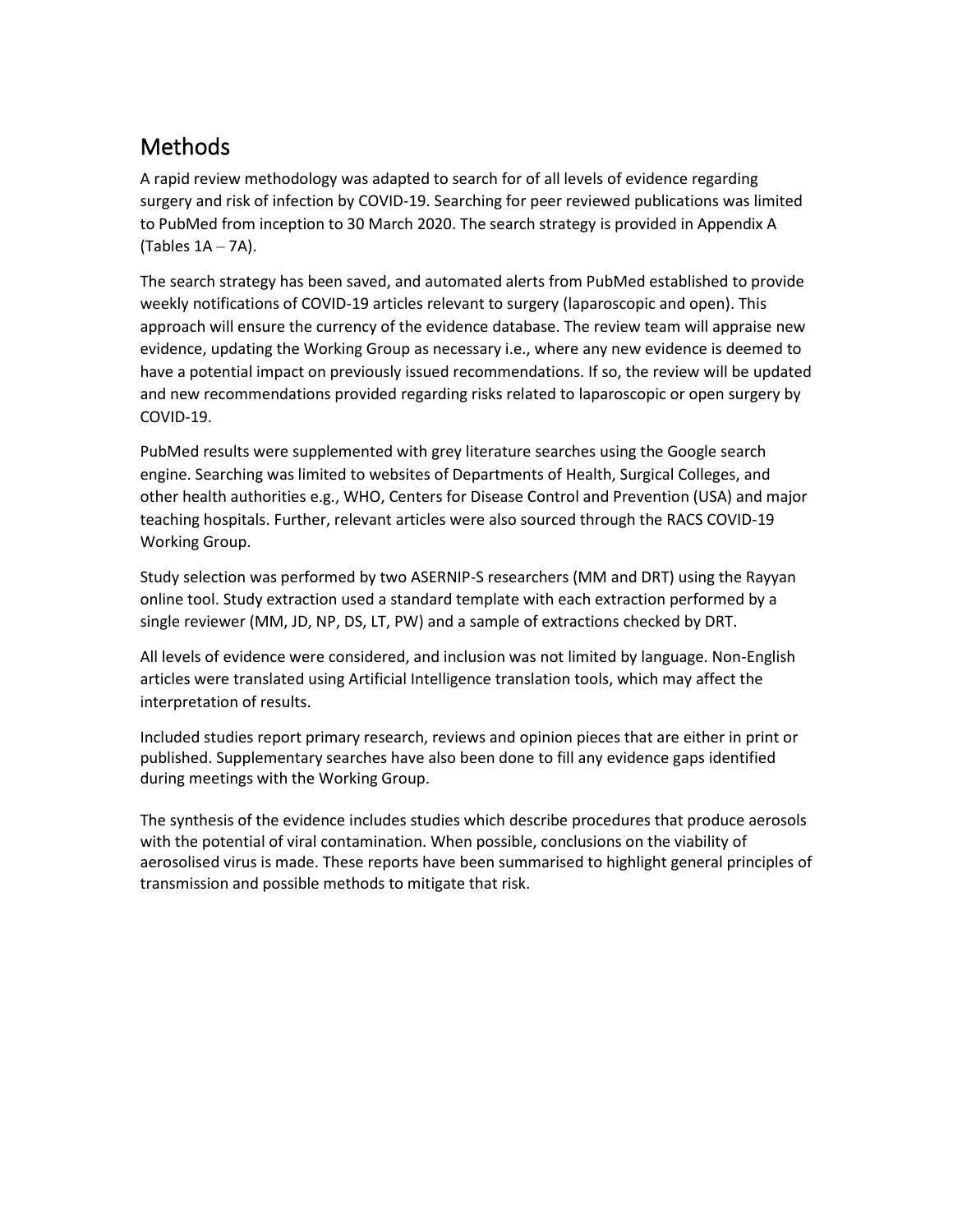## Results

### *Detection of COVID-19 patients*

Reverse transcription polymerase chain reaction (RT-PCR) method is the current laboratorybased diagnostic test performed to confirm COVID-19 infection.<sup>10</sup> Lippi et al (2020) reviewed the limitations of current laboratory diagnostics for COVID-19.<sup>11</sup> Their review highlighted a significant false negative rate (up to 30%) using the RT-PCR tests for COVID-19 and that reliability is variable depending the pre-analytical handling of samples, selection of primers, and quality of reagents and equipment. Further, Lippi et al suggested that limits of detection for the RT-PCR test prevents the identification of COVID-19 positive patients with a low viral load, either at the initial phase of infection or following symptom relief.  $^{11}$ 

An observational cohort study reported by To et al (2020)<sup>12</sup> demonstrated that 30 patients with a median age of 65 years had their highest viral load in samples of posterior oropharyngeal saliva in the first week after symptom onset. The patient viral load then declined to a point lower than the limit of detection, but they may continue to shed the virus. Further, Wang et al (2020) identified COVID-19 in clinical specimens other than respiratory samples, including faeces from 29% of patients and in blood for a small number of patients; however, COVID-19 was not detected in urine. This group also cultured faeces from four patients with high viral load (RT-PCR copy number) and demonstrated live virus in two patients without diarrhoea, confirming the plausibility of faecal oral transmission.  $^{13}$  Further, the study by Xiao et al (2020) <sup>14</sup> confirmed gastrointestinal infection with COVID-19, showing infectious virus isolated from faeces and gastrointestinal epithelial cells stained positive for the nucleocapsid protein of the virus. Viral shedding from faeces was demonstrated in 20% of patients who had negative conversion for viral RNA in the respiratory tract post-infection. Given that SARS-CoV-2 has been detected in both the respiratory and digestive tract, a recent article by a group associated with Stanford University stated that 'high-risk procedures' during the COVID-19 pandemic should include any open aerodigestive tract procedure (e.g. nasopharyngeal/oropharyngeal/ENT, trachea, lung/bronchoscopy, endoscopy of the GI tract, surgery of the bowel with gross contamination).<sup>15</sup>

Current cytology tests have demonstrated detection of immune response to COVID-19 from day 5 to 10 post-diagnosis, which could be used as a confirmatory test for diagnosis.  $16-18$ 

### *Laparoscopy: desufflation of pneumoperitoneum*

Creating and maintaining a pneumoperitoneum alters the normal physiology of the peritoneum. Inflation is usually achieved using carbon dioxide  $(CO<sub>2</sub>)$  at pressure with defined temperature and humidity. <sup>19</sup> On desufflation a surgical plume is created which is a source of biological contamination including blood cells, cell debris and potentially viruses e.g., human immunodeficiency virus (HIV). <sup>20</sup> Although Eubanks and co-workers (1993) did not test for HIV in either the surgical plume or samples of peritoneal fluid, they recommended that surgical teams should observe appropriate precautions to avoid contact with all tissues and bodily fluids.  $^{20}$ These recommendations were echoed by Yu et al (2020) for managing the pneumoperitoneum in patients with COVID-19.<sup>18</sup>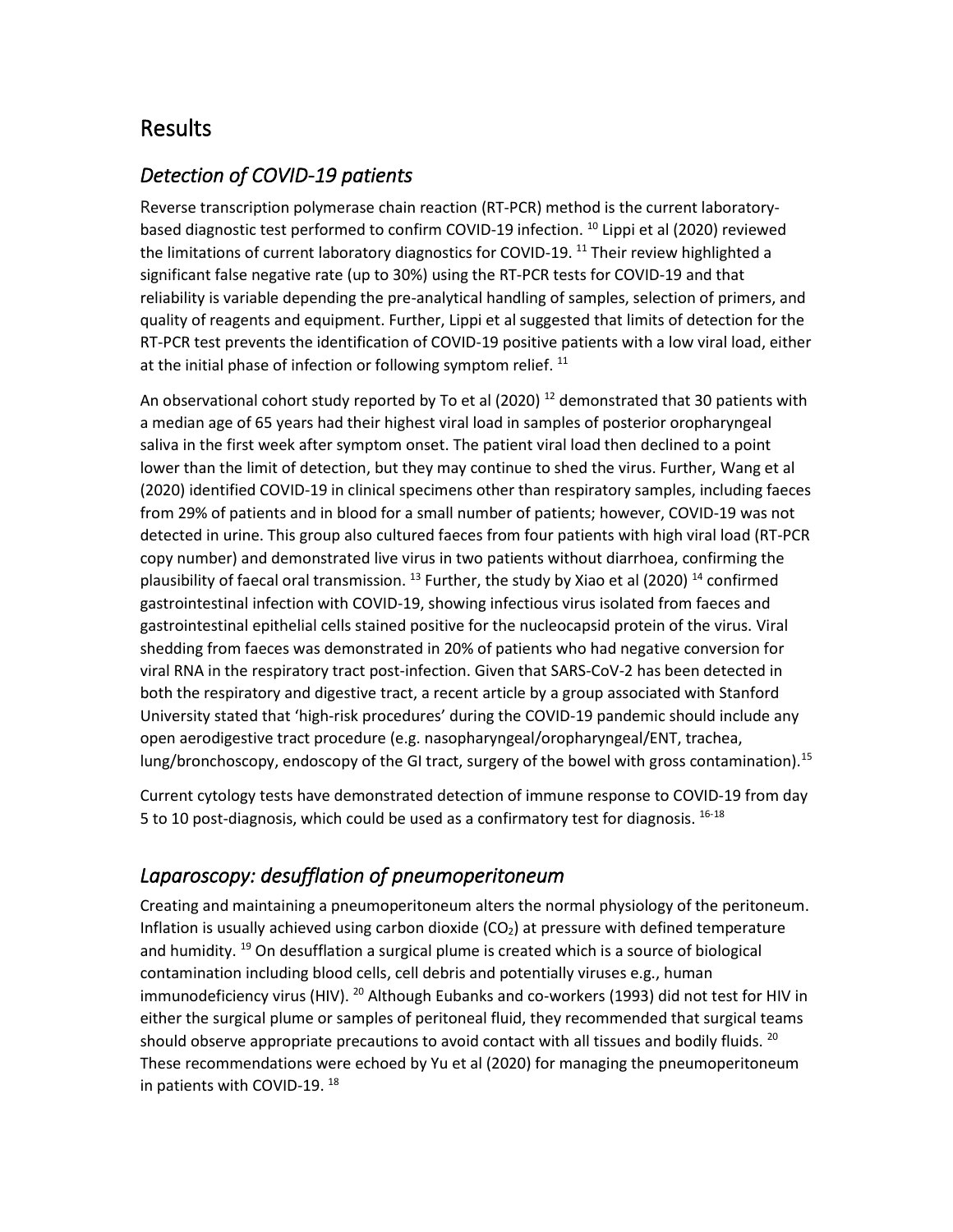Eubanks et al (1993) also commented on the increased popularity of laparoscopic surgery in the HIV era and that laparoscopy was assumed by some to be safer than open procedures because of containment of surgical plumes and associated particles within the pneumoperitoneum. <sup>20</sup> They state this assumption is dangerous; that contact with biological materials should be avoided and they advised that desufflation is performed into an appropriate suction irrigator system at procedure conclusion.

Some advice on laparoscopic surgery as related to COVID-19 has been provided by Surgical Colleges and Associations. For example, The Royal College of Surgeons of Edinburgh (Scotland), in their 25 March 2020 guidance for general surgery, recommended that laparoscopy should not generally be used. Their recommendation is to consider non-operative treatment or use open procedures. <sup>7</sup> Their guidance also refers to the advice of the Society of American Gastrointestinal and Endoscopic Surgeons (SAGES) on the release of COVID-19 in surgical plumes. **i** SAGES advises that there is a potential for viral release under pressure on desufflation and surgeons should consider use of a filtration device to mitigate this risk. High-efficiency particulate air (HEPA) filters (Appendix B), or other types of filter with similar capability, can potentially be used for this purpose.

### *Surgical plumes and potential carriage of COVID-19*

The review identified studies that investigated whether viral particles could be identified in either the gas captured at desufflation of the pneumoperitoneum or in surgical plumes generated during any surgical approach.

Ultrasonic scalpels or electrical energy devices used in surgery can produce large amounts of surgical plumes in either laparoscopic  $9$  or open surgery. <sup>21</sup> Particle size in the resultant surgical plume is dependent on the energy source and can vary between 0.007 to 0.42 µm for electrocautery, 0.1 to 0.8  $\mu$ m for laser and 0.36 to 6.6  $\mu$ m for ultrasonic scalpels.<sup>21</sup> Active smoke evacuators should be applied when using ultrasonic scalpels, particularly for procedures on the upper airway. $22$ 

Taravella et al (1999) studied the impact of excimer laser ablation, that produces particles of 0.25 $\mu$ m, on the survival of live polio virus vaccine. <sup>23</sup> They demonstrated live virus after ablation; however, this study was performed *in vitro*. Similarly, Moreira et al (1997) demonstrated the survival of viable herpes simplex and adenovirus from infected cultured cell monolayers when ablated by excimer laser.  $24$  The virus survival was influenced by the viral load; however, whether results from experiments conducted *in vitro* translate to a clinical risk is unknown.

Reports identified in this review confirmed that viral particles (human papillomavirus (HPV), HIV, Hepatitis B, herpes simplex, adenovirus-5) are present in the surgical plume; however, their presence was determined using molecular techniques. 25-27

No reports were identified that reported on COVID-19 aerosolisation by ablation, although CO<sub>2</sub> circulating in the pneumoperitoneum may generate aerosols that contain COVID-19. <sup>18</sup> Aerosols

**i** SAGES https://www.sages.org/recommendations-surgical-response-covid-19 Accessed 3 April, 2020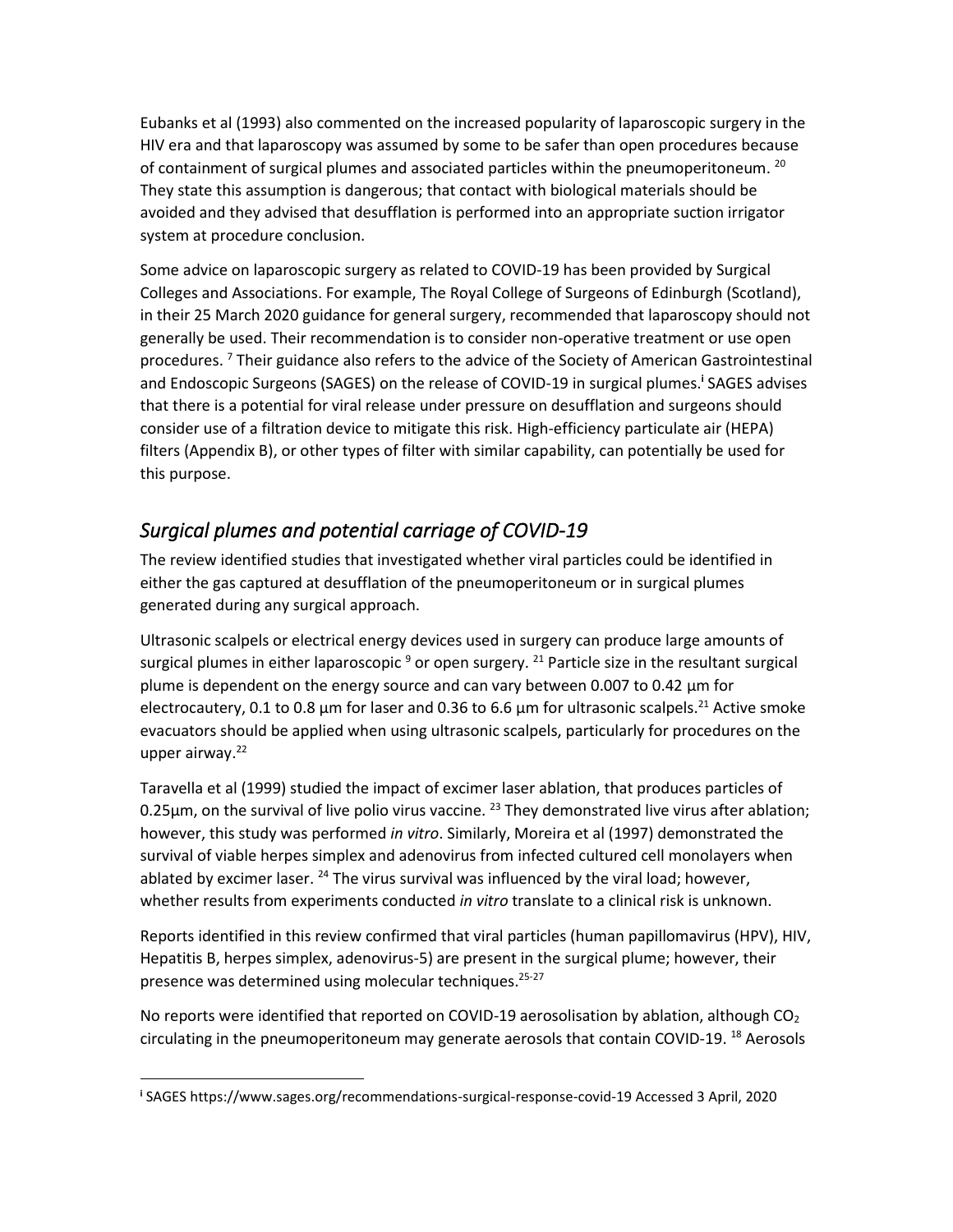thus generated would be released into the operating room (OR) on desufflation in the absence of appropriate capture devices. Further, aerosols have been confirmed to be responsible for airborne transmission of SARS  $^{28}$ ; bio-aerosols range in size from 0.3 to 100 $\mu$ m, and particles up to 5µm can stay airborne and can travel distances of more than 100 metres, thus may be a transmission route for COVID-19 . <sup>29</sup> Generation of aerosols in the OR are a possible source of infection and a risk to the surgical team. Specific time-points within surgical procedures that have an increased potential for aerosol generation (e.g. intubation, access to upper respiratory tract) should ideally be identified preoperatively to allow for optimal preparation and staff safety.<sup>30</sup>

The review team did not identify any publications that document direct infection of either surgeons or other members of the surgical team by viruses. One review by Manson and Damrose (2013) supports the evidence that HPV DNA can be found in surgical plumes generated by  $CO<sub>2</sub>$  lasers and cites a case report of possible patient to surgeon transmission. This assumption was based on a common HPV serotype; however, the review authors questioned the transmission because that HPV serotype was the most common in laryngeal papillomatosis and the infection of both patient and surgeon could be coincidental. The authors acknowledge this potential, albeit small, risk and highlighted the need for suction devices to capture HPV contaminated surgical plumes to ensure protection against infection. <sup>24</sup>

#### *Survival of COVID-19 in the environment*

SARS-CoV-2 remains viable in aerosols for 3 hours with a half-life of 1.1 to 1.2 hours; it survives on stainless steel and plastic for up to 72 hours (half-life 5.6 to 6.8 hours). <sup>31</sup> These data demonstrate plausible aerosol and fomite transmission of COVID-19 via materials that are common in the OR. Such contamination can be contained within the OR through establishing a negative pressure environment. <sup>32</sup> Park J et al (2020) reported on an infection control measure established during the Middle East Respiratory Syndrome (MERS) outbreak which included lining the transit route between wards and the OR with plastic.  $32$  Given the extended survival of COVID-19 on this medium  $31$ , disinfection of this surface may be required to reduce the risk of fomite transmission. Reusable equipment within the OR should be covered with impermeable coverings (to facilitate cleaning, ideally at least 20 mins from the end of the procedure).<sup>33</sup> Where possible, separate ORs and access routes should be used for COVID-19 patients. It should be ensured that any ventilation within the OR is unobstructed. Each centre should adopt a clear perioperative protocol for the management of patients both in and around the OR, especially for emergency situations.<sup>34</sup>

Some experimental ideas to potentially decrease the aerosol transmission of SARS-CoV-2 within the OR have been discussed within the literature. Most notably, measures such as the 'aerosol box<sup>'35</sup> and variations of a 'surgical tent<sup>'36, 37</sup> have shown small-scale promise, however a lack of large studies of strong design mean that there is insufficient evidence for their widespread implementation to be advocated.

Attention must also be paid to perioperative airway management that could potentially result in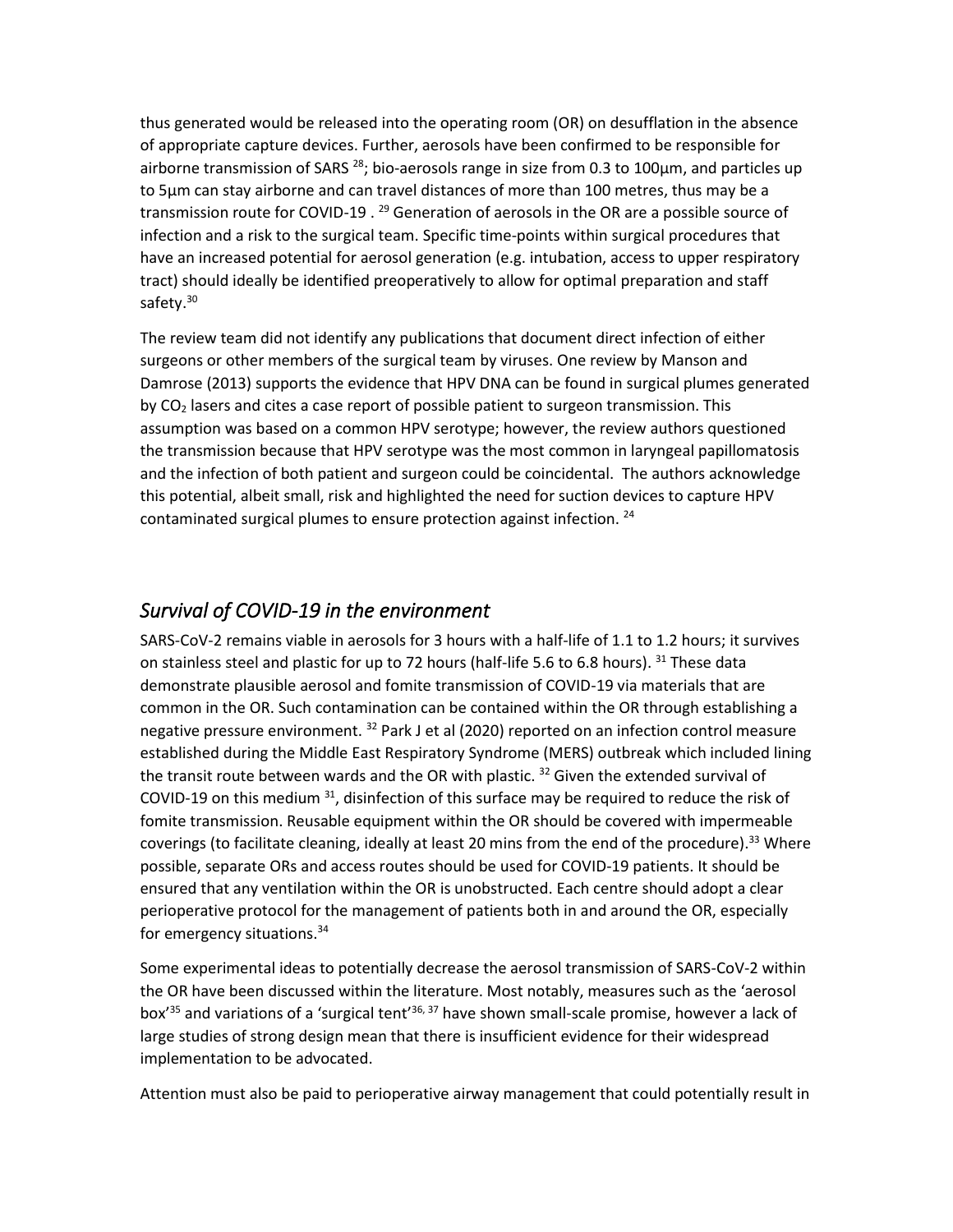the aerosolisation of SARS-CoV-2 within either the operating theatre or postoperative recovery area.<sup>38</sup> Intubation prior to the commencement of surgery should be conducted with only those who are necessary within the OR (i.e. anaesthetist and an assistant), and with full PPE in suspected or confirmed COVID-19 patients due to the potential of aerosol generation. In the immediate postoperative setting, oxygen delivery via high-flow nasal cannula has been associated with a small risk of bio-aerosol dispersion, however this can potentially be diminished through the patient wearing a surgical mask over the oxygen delivery device.<sup>39</sup>

### *Implications of key findings*

- 1. Preoperative testing for COVID-19 in urgent surgery patients may not be practical. This is based on the time taken to run tests and the known issue of false negatives that is innate to the RT-PCR test, which is only correct once viral load increases above the limit of detection. A single negative test result prior to surgery could give a false sense of security, which may affect the clinical decision to operate as well as the donning of appropriate personal protective equipment (PPE).
- 2. There is limited evidence that COVID-19 is present in surgical plumes. However, other viruses have been detected in surgical plumes generated during laparoscopic and other aerosol generating procedures. Surgeons and their teams must be made aware of the health and safety risk of exposure to surgical plumes and don appropriate protective equipment to mitigate the risk.
- 3. There is a risk of viruses remaining viable following laser ablation. This may be affected by the energy source and the particle size of resultant debris. However, no reports of disease transmission to members of a surgical team were identified in this review. An occupational risk is present that can be mitigated by managing the OR environment, reducing the release of surgical plumes as well as the surgical team following appropriate precautions to avoid contamination.
- 4. Clinical specimens other than respiratory samples can contain the COVID-19 virus; live virus has been isolated from faecal samples; however, whether the virus contained in other clinical samples is viable remains to be determined.
- 5. Of concern for managing urgent surgical patients are those patients asymptomatic for COVID-19 who are unlikely to be tested unless specific risk criteria are met. A risk stratification based on clinical information, patient history and age as well as the possibility of contact with known COVID-19 patients should be developed to assess the COVID-19 risk when considering surgery.

### *Limitations of the review:*

The limitation to a single database for sourcing peer reviewed publications may have overlooked some articles. In addition, the expedited publication of peer reviewed articles means the currency of information related to COVID-19 will change rapidly. To mitigate this limitation, the review team has established automated alerts to identify relevant evidence on this topic.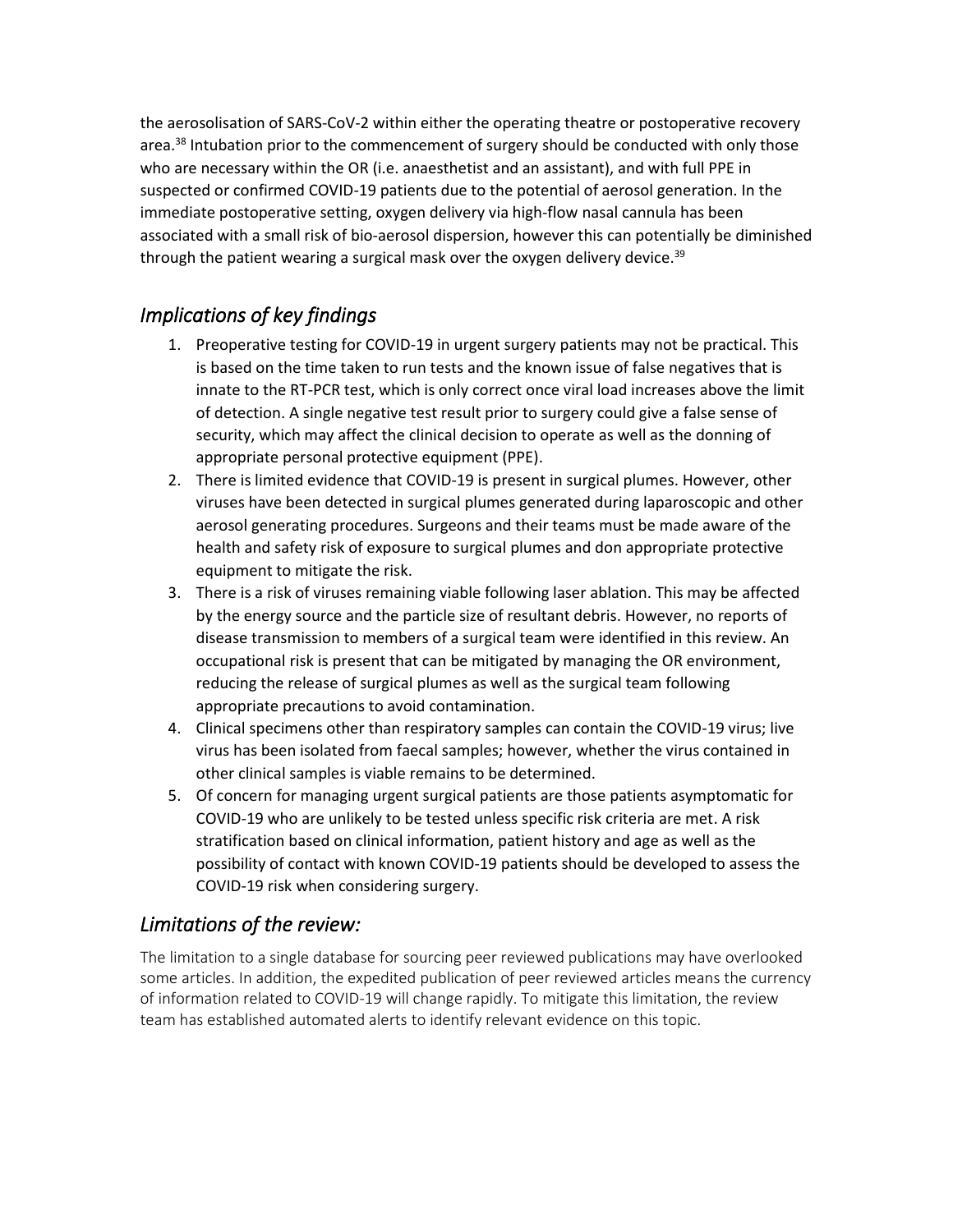### Reference List

- 1. Correia M, Ramos RF, Bahten LCV. The surgeons and the COVID-19 pandemic. *Rev Col Bras Cir*. 2020; 47:e20202536.
- 2. COVIDSurg Collaborative. Mortality and pulmonary complications in patients undergoing surgery with perioperative SARS-CoV-2 infection: an international cohort study. *Lancet*. 2020; 396:27-38.
- 3. Tan L, Kovoor JG, Williamson P, et al. Personal protective equipment and evidencebased advice for surgical departments during COVID-19. *ANZ J Surg*. 2020; 10.1111/ans.16194.
- 4. Tivey DR, Davis SS, Kovoor JG, et al. Safe surgery during the coronavirus disease 2019 crisis. *ANZ J Surg*. 2020; 10.1111/ans.16089.
- 5. Kovoor JG, Tivey DR, Williamson P, et al. Screening and Testing for COVID-19 Before Surgery. *ANZ J Surg*. 2020; 10.1111/ans.16260.
- 6. Babidge WJ, Tivey DR, Kovoor JG, et al. Surgery triage during the COVID-19 pandemic. *ANZ J Surg*. 2020; 10.1111/ans.16196.
- 7. Griffin M, Alderson D, Taylor J, Melay K. Updated Intercollegiate General Surgery Guidance on COVID-19 |25 March 2020. Edinbourgh, Scotland: Royal College of Surgerons of Edinburgh, 2020.
- 8. Pryor A. *SAGES and EAES Recommendations Regarding Surgical Response to COVID-19 Crisis*. Edition. Los Angeles, USA, cited 1 April 2020].Available from: <https://www.sages.org/recommendations-surgical-response-covid-19>
- 9. Zheng MH, Boni L, Fingerhut A. Minimally Invasive Surgery and the Novel Coronavirus Outbreak: Lessons Learned in China and Italy. *Ann Surg*. 2020; 10.1097/SLA.0000000000003924.
- 10. Corman VM, Landt O, Kaiser M, et al. Detection of 2019 novel coronavirus (2019-nCoV) by real-time RT-PCR. *Euro Surveill*. 2020; 25.
- 11. Lippi G, Simundic AM, Plebani M. Potential preanalytical and analytical vulnerabilities in the laboratory diagnosis of coronavirus disease 2019 (COVID-19). *Clin Chem Lab Med*. 2020; 10.1515/cclm-2020-0285.
- 12. To KK-W, Tsang OT-Y, Leung W-S, et al. Temporal profiles of viral load in posterior oropharyngeal saliva samples and serum antibody responses during infection by SARS-CoV-2: an observational cohort study. *The Lancet Infectious Diseases*. 2020; 10.1016/s1473-3099(20)30196-1.
- 13. Wang W, Xu Y, Gao R, et al. Detection of SARS-CoV-2 in Different Types of Clinical Specimens. *JAMA*. 2020; 10.1001/jama.2020.3786.
- 14. Xiao F, Tang M, Zheng X, Liu Y, Li X, Shan H. Evidence for gastrointestinal infection of SARS-CoV-2. *Gastroenterology*. 2020; 10.1053/j.gastro.2020.02.055.
- 15. Forrester JD, Nassar AK, Maggio PM, Hawn MT. Precautions for Operating Room Team Members During the COVID-19 Pandemic. *J Am Coll Surg*. 2020; 230:1098-101.
- 16. Li Z, Yi Y, Luo X, et al. Development and Clinical Application of A Rapid IgM-IgG Combined Antibody Test for SARS-CoV-2 Infection Diagnosis. *J Med Virol*. 2020; 10.1002/jmv.25727.
- 17. Pang J, Wang MX, Ang IYH, et al. Potential Rapid Diagnostics, Vaccine and Therapeutics for 2019 Novel Coronavirus (2019-nCoV): A Systematic Review. *J Clin Med*. 2020; 9.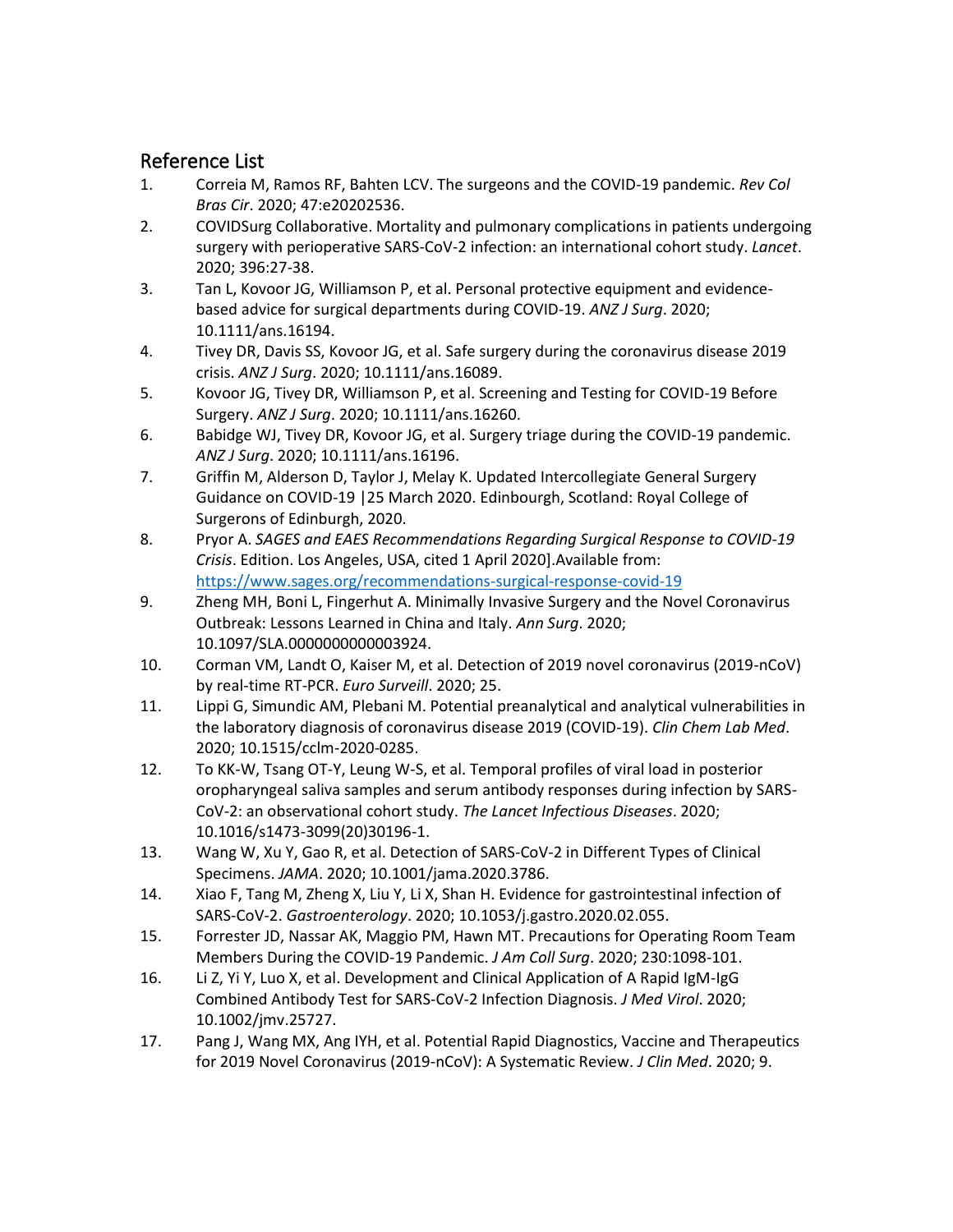- 18. Yu G, Lou Z, Zhang W. [Several suggestions of operation for colorectal cancer under the outbreak of corona virus disease 2019 in China]. *Chinese journal of gastrointestinal surgery* 2020; 23:208-11.
- 19. Douglas E. Ott. *Prevention and Management of Laparoendoscopioc Surgical Complications*. 3rd Edition.??: Society of Laparoendocscopic Surgeons, cited 5 April 2020].Available from: [https://laparoscopy.blogs.com/prevention\\_management\\_3/2010/11/the-](https://laparoscopy.blogs.com/prevention_management_3/2010/11/the-pneumoperitoneum.html)

[pneumoperitoneum.html](https://laparoscopy.blogs.com/prevention_management_3/2010/11/the-pneumoperitoneum.html) 20. Eubanks S, Newman L, Lucas G. Reduction of HIV transmission during laparoscopic procedures. *J Surg Laparosc Endosc*. 1993; 3:2-5.

- 21. Fan JK, Chan FS, Chu KM. Surgical smoke. *J Asian J Surg*. 2009; 32:253-7.
- 22. Mayo-Yanez M, Calvo-Henriquez C, Lechien JR, Fakhry N, Ayad T, Chiesa-Estomba CM. Is the ultrasonic scalpel recommended in head and neck surgery during the COVID-19 pandemic? State-of-the-art review. *Head Neck*. 2020; 10.1002/hed.26278.
- 23. Taravella MJ, Weinberg A, May M, Stepp P. Live virus survives excimer laser ablation. *J Ophthalmology*. 1998; 106:1498-9.
- 24. Moreira LB, Sanchez D, Trousdale MD, Stevenson D, Yarber F, McDonnell PJ. Aerosolization of infectious virus by excimer laser. *J Am J Ophthalmol*. 1997; 123:297- 302.
- 25. Alp E, Bijl D, Bleichrodt RP, Hansson B, Voss A. Surgical smoke and infection control. *J J Hosp Infect*. 2006; 62:1-5.
- 26. Liu Y, Song Y, Hu X, Yan L, Zhu X. Awareness of surgical smoke hazards and enhancement of surgical smoke prevention among the gynecologists. *J Cancer*. 2019; 10:2788-99.
- 27. Kwak HD, Kim SH, Seo YS, Song KJ. Detecting hepatitis B virus in surgical smoke emitted during laparoscopic surgery. *Occup Environ Med*. 2016; 73:857-63.
- 28. Ignatius TS, Yu MB, Li Y, et al. Evidence of Airborne Transmission of the Severe Acute Respiratory Syndrome Virus. *The New England Journal of Medicine*. 2004; 350:1731-9.
- 29. Wang J, Du G. COVID-19 may transmit through aerosol. *Ir J Med Sci*. 2020; 10.1007/s11845-020-02218-2.
- 30. Rakovich G, Urbanowicz R, Issa R, Wang HT. Minimizing the Risk of Aerosol Contamination During Elective Lung Resection Surgery. *Ann Surg*. 2020; 10.1097/SLA.0000000000004087.
- 31. HolBrook MG, Gamble A, Williamson BN, et al. Aerosol and Surface Stability of SARS-CoV-2 as Compared with SARS-CoV-1 as Compared with SARS-CoV-1. *The New England and Journal of Medicine*. 2020; 10.1056/NEJMc2004973
- 32. Park J, Yoo SY, Ko JH, et al. Infection Prevention Measures for Surgical Procedures during a Middle East Respiratory Syndrome Outbreak in a Tertiary Care Hospital in South Korea. *Sci Rep*. 2020; 10:325.
- 33. Abdelrahman T, Beamish AJ, Brown C, et al. Surgery during the COVID-19 pandemic: operating room suggestions from an international Delphi process. *Br J Surg*. 2020; 10.1002/bjs.11747.
- 34. Orthopoulos G, Fernandez GL, Dahle JL, Casey E, Jabbour N. Perioperative Considerations During Emergency General Surgery in the Era of COVID-19: A U.S. Experience. *J Laparoendosc Adv Surg Tech A*. 2020; 30:481-4.
- 35. Bianco F, Incollingo P, Grossi U, Gallo G. Preventing transmission among operating room staff during COVID-19 pandemic: the role of the Aerosol Box and other personal protective equipment. *Updates Surg*. 2020; 10.1007/s13304-020-00818-2.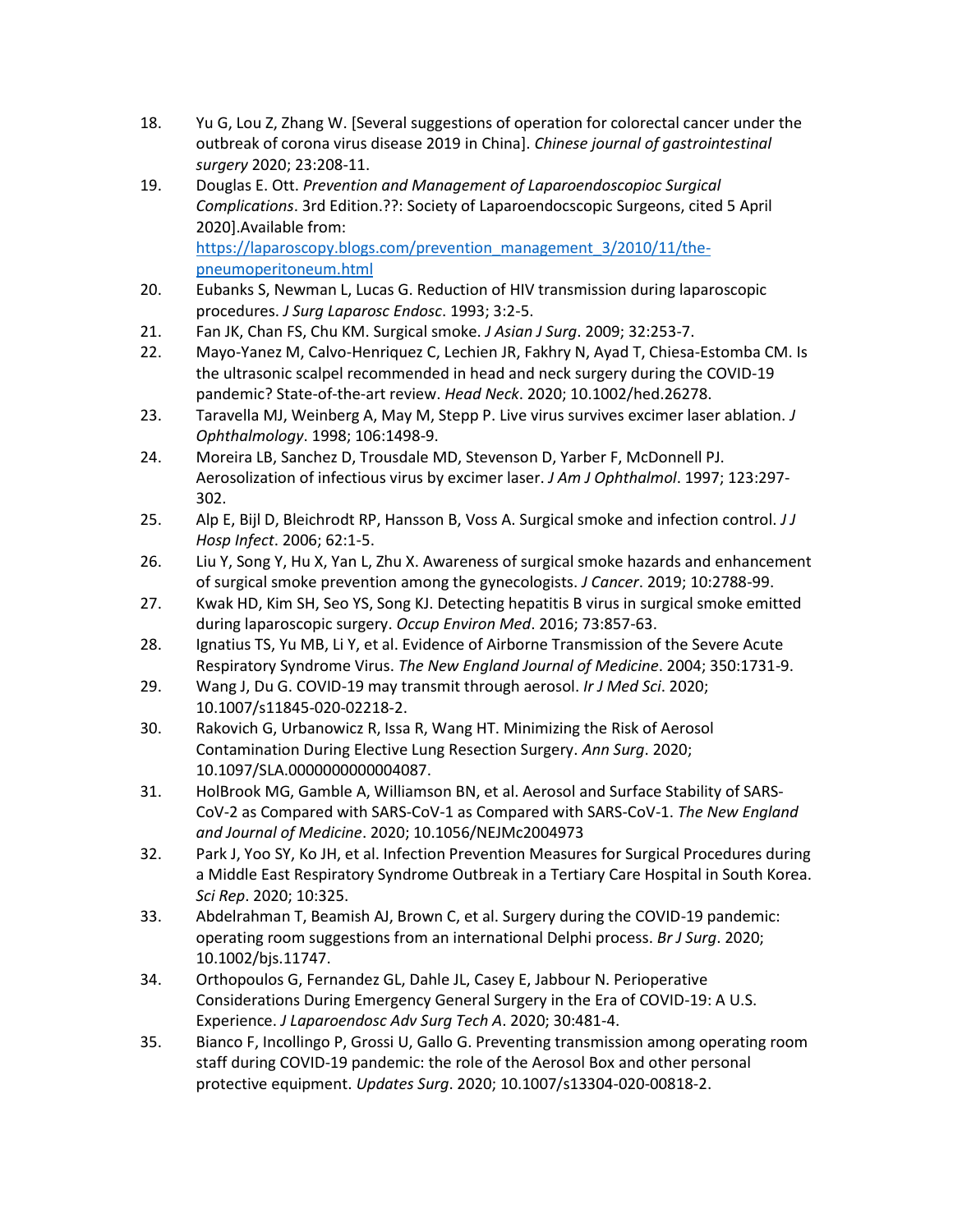- 36. Francom CR, Javia LR, Wolter NE, et al. Pediatric laryngoscopy and bronchoscopy during the COVID-19 pandemic: A four-center collaborative protocol to improve safety with perioperative management strategies and creation of a surgical tent with disposable drapes. *Int J Pediatr Otorhinolaryngol*. 2020; 134:110059.
- 37. Gonzalez-Ciccarelli LF, Nilson J, Oreadi D, Fakitsas D, Sekhar P, Quraishi SA. Reducing transmission of COVID-19 using a continuous negative pressure operative field barrier during oral maxillofacial surgery. *Oral Maxillofac Surg Cases*. 2020; 6:100160.
- 38. Cook TM, El-Boghdadly K, McGuire B, McNarry AF, Patel A, Higgs A. Consensus guidelines for managing the airway in patients with COVID-19: Guidelines from the Difficult Airway Society, the Association of Anaesthetists the Intensive Care Society, the Faculty of Intensive Care Medicine and the Royal College of Anaesthetists. *Anaesthesia*. 2020; 75:785-99.
- 39. Li J, Fink JB, Ehrmann S. High-flow nasal cannula for COVID-19 patients: low risk of bioaerosol dispersion. *Eur Respir J*. 2020; 55.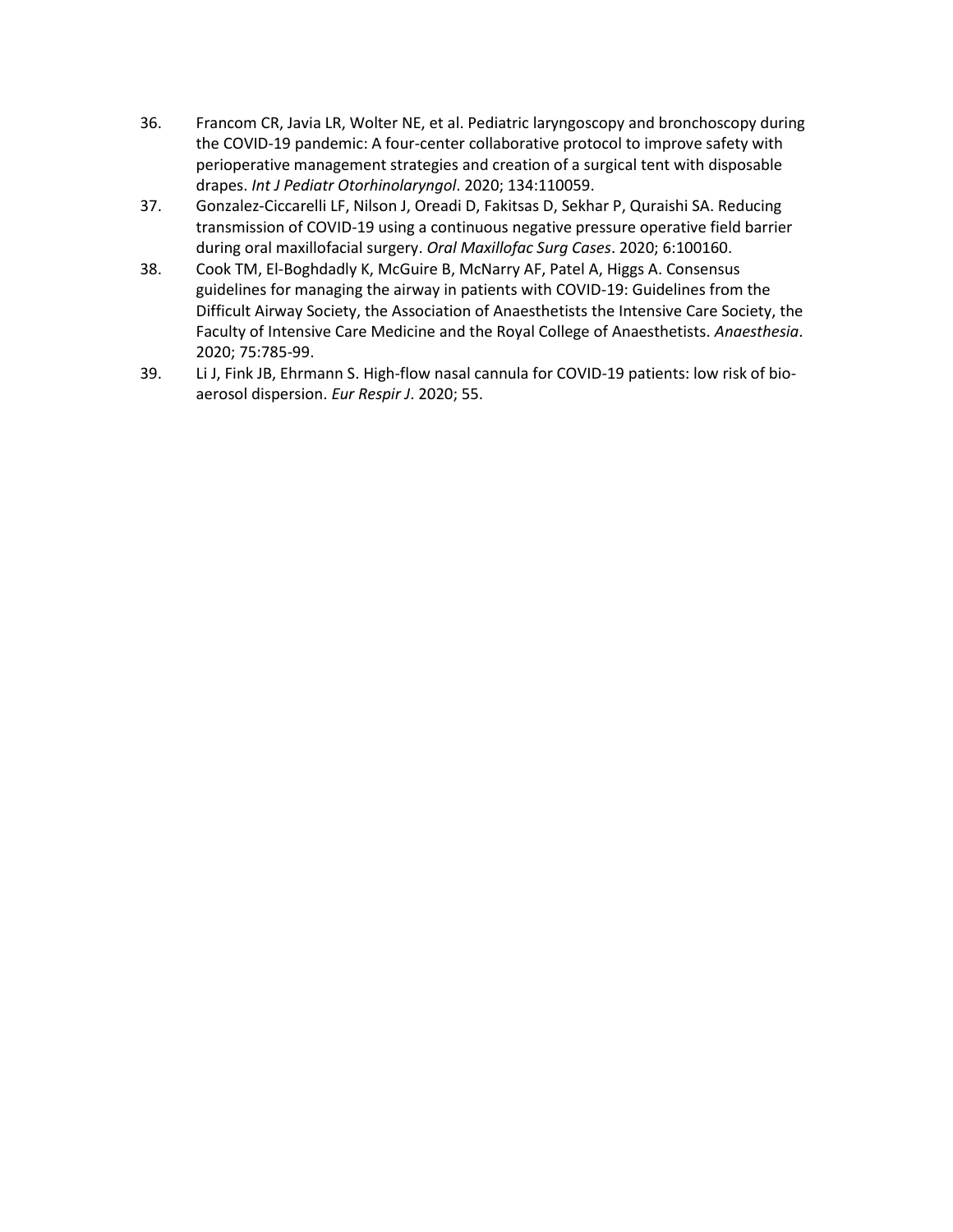# Appendix A: Search strategy

| Table 1A: Search Strategy: PubMed results based on combination of individual search strings* |  |
|----------------------------------------------------------------------------------------------|--|
|----------------------------------------------------------------------------------------------|--|

| No.                     | Query                                                                                                                                                                                                                          | <b>Results</b> |
|-------------------------|--------------------------------------------------------------------------------------------------------------------------------------------------------------------------------------------------------------------------------|----------------|
| $\mathbf{1}$            | laparoscopic surgery <sup>1</sup> AND aerosol producing procedures <sup>2</sup> AND aerosol [not<br>chemotherapy] <sup>3</sup> AND smoke evacuation <sup>4</sup> AND viruses <sup>5</sup> AND particular transfer <sup>6</sup> | 0              |
| $\overline{2}$          | (laparoscopic surgery OR aerosol producing procedures) AND smoke evacuation AND<br>viruses AND particular transfer AND aerosol [not chemotherapy]                                                                              | $\mathbf{1}$   |
| $\overline{\mathbf{3}}$ | laparoscopic surgery AND aerosol [not chemotherapy] AND smoke evacuation AND<br>viruses AND particular transfer                                                                                                                | $\overline{2}$ |
| 4                       | laparoscopic surgery AND aerosol [not chemotherapy] AND smoke evacuation AND<br>viruses                                                                                                                                        | 3              |
| 5                       | (laparoscopic surgery OR aerosol producing procedures) AND smoke evacuation AND<br>viruses AND aerosol [not chemotherapy]                                                                                                      | 3              |
| $6***$                  | laparoscopic surgery AND smoke evacuation AND viruses                                                                                                                                                                          | 375            |
| $\overline{7}$          | (laparoscopic surgery OR aerosol producing procedures) AND smoke evacuation AND<br>viruses                                                                                                                                     | 502            |
| 8                       | laparoscopic surgery AND aerosol (not chemotherapy) AND viruses                                                                                                                                                                | 823            |
| 9                       | (laparoscopic surgery OR aerosol producing procedures) AND viruses AND aerosol<br>[not chemotherapy]                                                                                                                           | 925            |
| 10                      | smoke evacuation AND viruses                                                                                                                                                                                                   | 2,942          |
| 11                      | aerosol [not chemotherapy] AND viruses                                                                                                                                                                                         | 3, 149         |
| 12                      | laparoscopic surgery AND viruses                                                                                                                                                                                               | 30, 754        |
| 13                      | particular transfer AND viruses                                                                                                                                                                                                | 33,898         |

**\*Individual concept search strings**

**1. Laparoscopic surgery – Table 2A**

- 2. **Aerosol producing procedures – Table 3A**
- 3. **Aerosol [not chemotherapy] – Table 4A**
- 4. **Smoke evacuation -Table 5A**
- 5. **Viruses – Table 6A**
- 6. **Particular transfer – Table 7a**

**\*\*Combination screened for study inclusion by MM and checked by DRT.**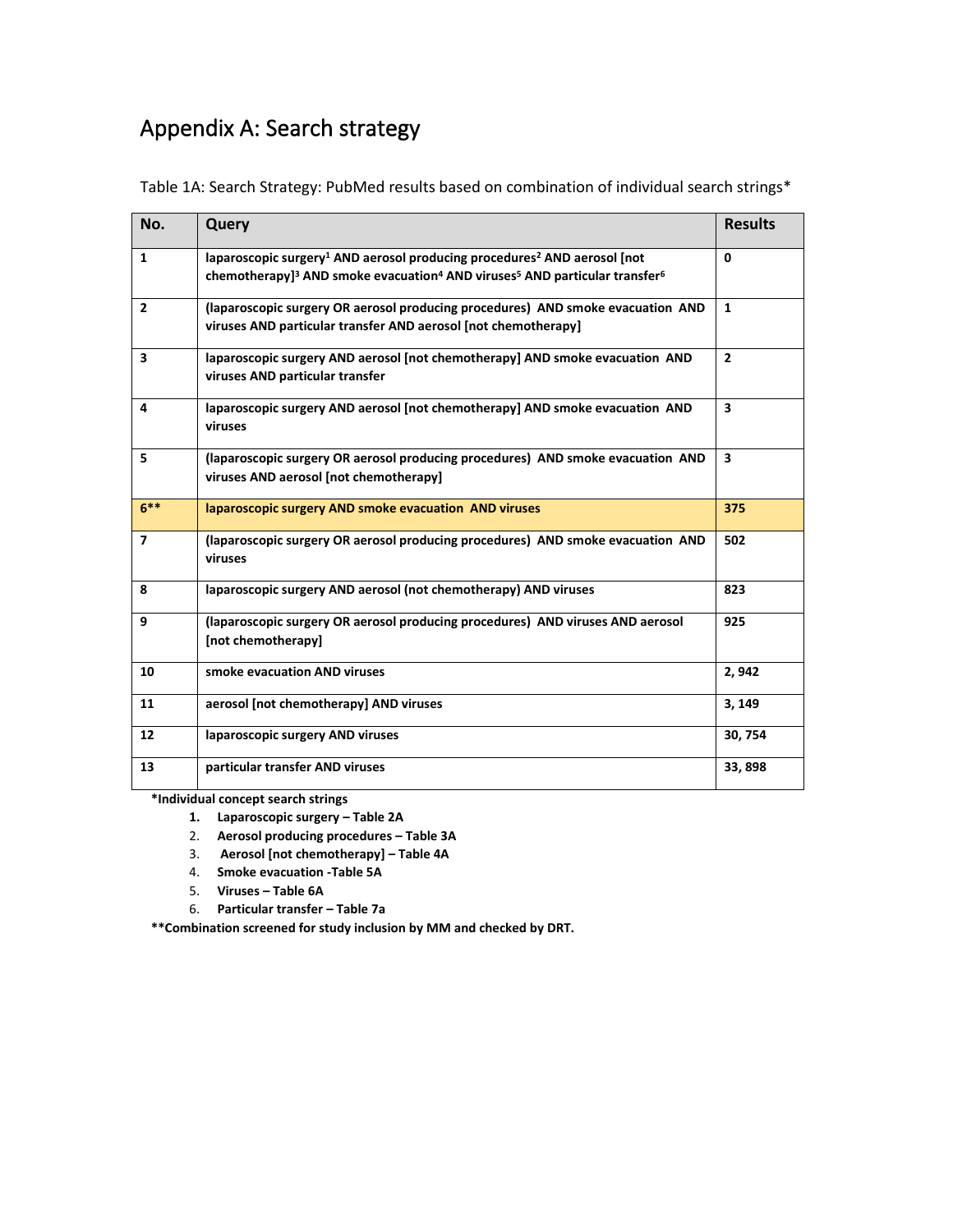| No.            | Query                                       | <b>Results</b> |
|----------------|---------------------------------------------|----------------|
| $\mathbf{1}$   | Surgical procedures, operative [mh]         | 3, 103, 056    |
| $\overline{2}$ | Surgi* [tiab]                               | 1, 010, 475    |
| 3              | Surge*[tiab]                                | 1, 343, 482    |
| 4              | Minimally invasive surgical procedures [mh] | 508, 408       |
| 5              | Ablation techniques [mh]                    | 113, 721       |
| 6              | Ablat*[tiab]                                | 109, 611       |
| 7              | Argon plasma coagulation [mh]               | 433            |
| 8              | Diathermy [mh]                              | 15, 306        |
| 9              | Diathermy [tiab]                            | 3,680          |
| 10             | Electrosurgery [mh]                         | 4,403          |
| 11             | Electrosurg*[tiab]                          | 3,676          |
| 12             | Electrocoagulation [mh]                     | 11,856         |
| 13             | Electrocauter*[tiab]                        | 3,615          |
| 14             | Electro-surg*[tiab]                         | 95             |
| $15\,$         | Electro-cauter*[tiab]                       | 64             |
| 16             | (Energy-based surgical instruments)         | 44             |
| 17             | Hand-assisted laparoscopy [mh]              | 326            |
| 18             | Laparoscopy [mh]                            | 96, 540        |
| 19             | Laparoscopes[mh]                            | 3,710          |
| 20             | Laparoscp*[tiab]                            | 9              |
| 21             | Laser Coagulation [mh]                      | 7,502          |
| 22             | Lasers, Excimer [mh]                        | 4,764          |
| 23             | Laser, Gas [mh]                             | 2, 226         |
| 24             | Laser, Solid-State [mh]                     | 5, 523         |
| 25             | Laser Therapy [mh]                          | 60, 103        |
| 26             | Pneumoperitoneum [mh]                       | 3,763          |
| 27             | Pyrolysis [mh]                              | 402            |
| 28             | Pyrolys*[tiab]                              | 10, 242        |
| 29             | Ultrasonic Surgical Procedures [mh]         | 81, 129        |

**Table 2A**: Search string for laparoscopic surgery [Inception 29 March 2020]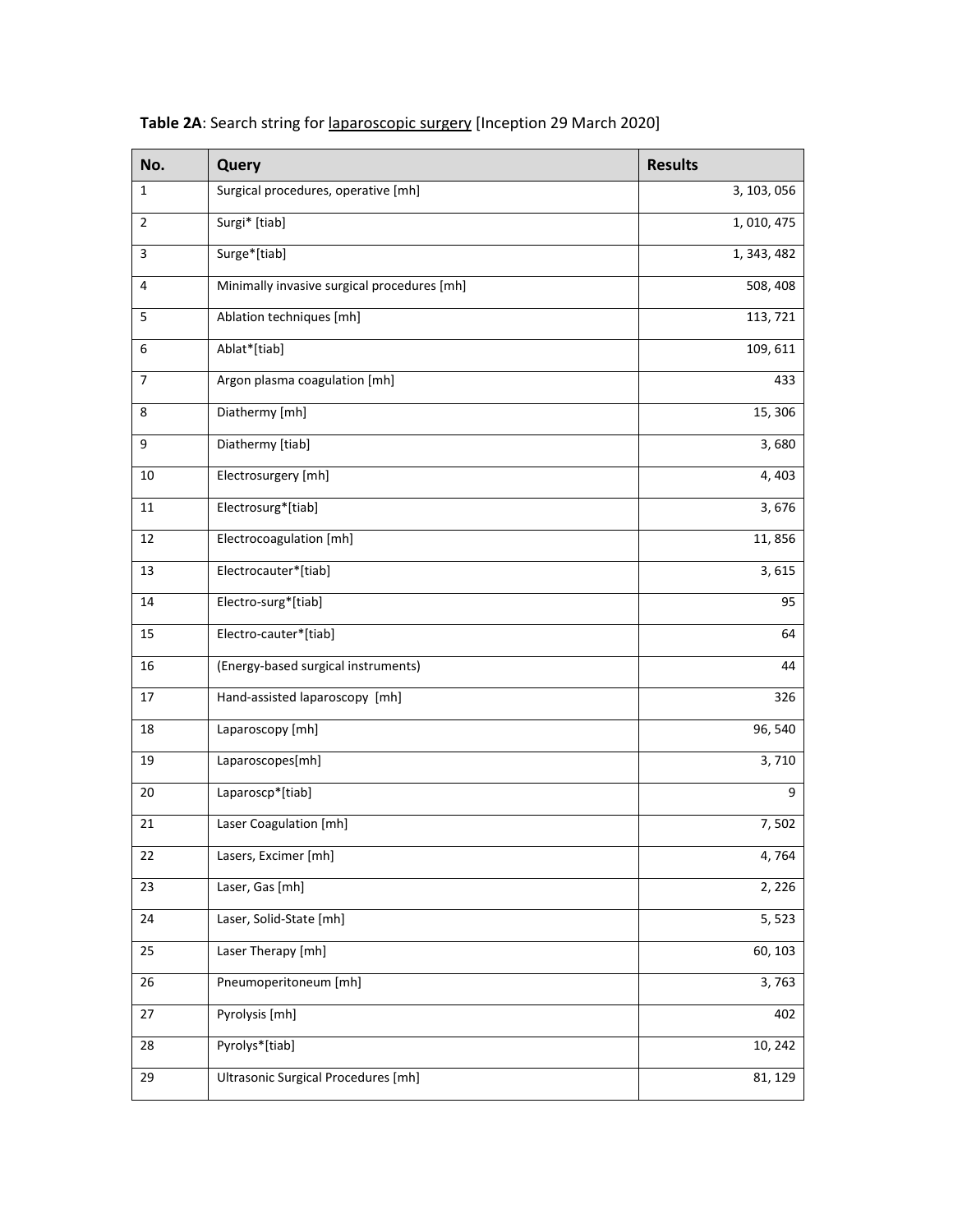| No. | Query                                                                                                                                                                                                                                  | <b>Results</b> |
|-----|----------------------------------------------------------------------------------------------------------------------------------------------------------------------------------------------------------------------------------------|----------------|
| 30  | Ultrasonic therapy [mh]                                                                                                                                                                                                                | 11,895         |
| 31  | (Ultrasonic scalpels)                                                                                                                                                                                                                  | 57             |
| 32  | (laser surg*)                                                                                                                                                                                                                          | 4,232          |
| 33  | (Key hole surg*)                                                                                                                                                                                                                       | 8              |
| 34  | (Keyhole surg*)                                                                                                                                                                                                                        | 116            |
| 35  | (Key-hole surg*)                                                                                                                                                                                                                       | 8              |
| 36  | (YAG laser)                                                                                                                                                                                                                            | 19, 392        |
| 37  | (YAG-laser)                                                                                                                                                                                                                            | 19, 392        |
| 38  | (Yttirum aluminum garnet laser)                                                                                                                                                                                                        | $\mathbf{1}$   |
| 39  | 1 OR 2 OR 3 OR 4 OR 5 OR 6 OR 7 OR 8 OR 9 OR 10 OR 11 OR 12 OR 13<br>PR 14 OR 15 OR 16 OR 17 OR 18 OR 19 OR 20 OR 21 OR 22 OR 23 OR 24<br>OR 25 OR 26 OR 27 OR 28 OR 29 OR 30 OR 31 OR 32 OR 33 OR 34 OR<br>35 OR 36 OR 37 OR 38 OR 39 | 4, 144, 882    |
| 40  | 2 OR 3                                                                                                                                                                                                                                 | 405, 936       |
| 41  | Laser [tiab]                                                                                                                                                                                                                           | 258, 721       |
| 42  | 41 AND 42                                                                                                                                                                                                                              | 7,392          |
| 43  | Abdomi* [tw]                                                                                                                                                                                                                           | 360, 338       |
| 44  | 41 AND 44                                                                                                                                                                                                                              | 3,0084         |
| 45  | Pelvi*[tw]                                                                                                                                                                                                                             | 162,092        |
| 46  | 41 AND 46                                                                                                                                                                                                                              | 14, 446        |
| 47  | Ultrasonic [tiab]                                                                                                                                                                                                                      | 48, 388        |
| 48  | Scalpe* [tiab]                                                                                                                                                                                                                         | 4,581          |
| 49  | 41 AND 48 AND 49                                                                                                                                                                                                                       | 167            |
| 50  | 40 OR 43 OR 45 OR 47 OR 50                                                                                                                                                                                                             | 4, 144, 882    |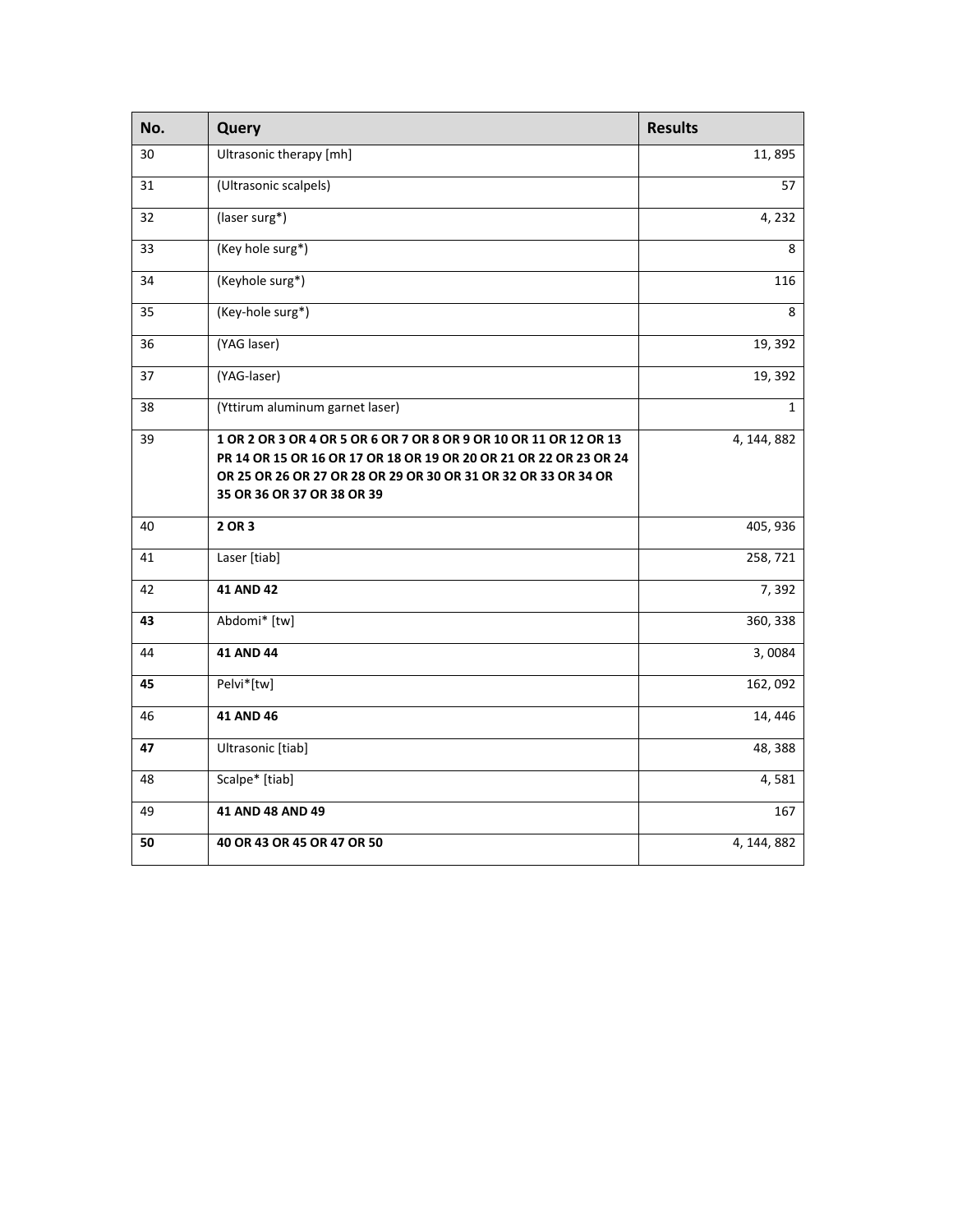**(((((((((((((((((((((((((((((((((((((((Surgical procedures, operative [mh]) OR Surgi\* [tiab]) OR Surge\*[tiab]) OR Minimally invasive surgical procedures [mh]) OR Ablation techniques [mh]) OR Ablat\*[tiab]) OR Argon plasma coagulation [mh]) OR Diathermy [mh]) OR Diathermy [tiab]) OR Electrosurgery [mh]) OR Electrosurg\*[tiab]) OR Electrocoagulation [mh]) OR Electrocauter\*[tiab]) OR Electro-surg\*[tiab]) OR Electro-cauter\*[tiab]) OR (Energybased surgical instruments)) OR Hand-assisted laparoscopy [mh]) OR Laparoscopy [mh]) OR Laparoscopes[mh]) OR Laparoscp\*[tiab]) OR Laser Coagulation [mh]) OR Lasers, Excimer [mh]) OR Laser, Gas [mh]) OR Laser, Solid-State [mh]) OR Laser Therapy [mh]) OR Pneumoperitoneum [mh]) OR Pyrolysis [mh]) OR Pyrolys\*[tiab]) OR Ultrasonic Surgical Procedures [mh]) OR Ultrasonic therapy [mh]) OR (Ultrasonic scalpels)) OR (laser surg\*)) OR (Key hole surg\*)) OR (Keyhole surg\*)) OR (Key-hole surg\*)) OR (YAG laser)) OR (YAG-laser)) OR (Yttirum aluminum garnet laser))) OR ((((((((Ultrasonic [tiab]) AND Scalpe\* [tiab])) AND ((Surgi\* [tiab]) OR Surge\*[tiab]))) OR ((Pelvi\*[tw]) AND ((Surgi\* [tiab]) OR Surge\*[tiab]))) OR ((Abdomi\* [tw]) AND ((Surgi\* [tiab]) OR Surge\*[tiab]))) OR ((((Surgi\* [tiab]) OR Surge\*[tiab])) AND Laser [tiab]))**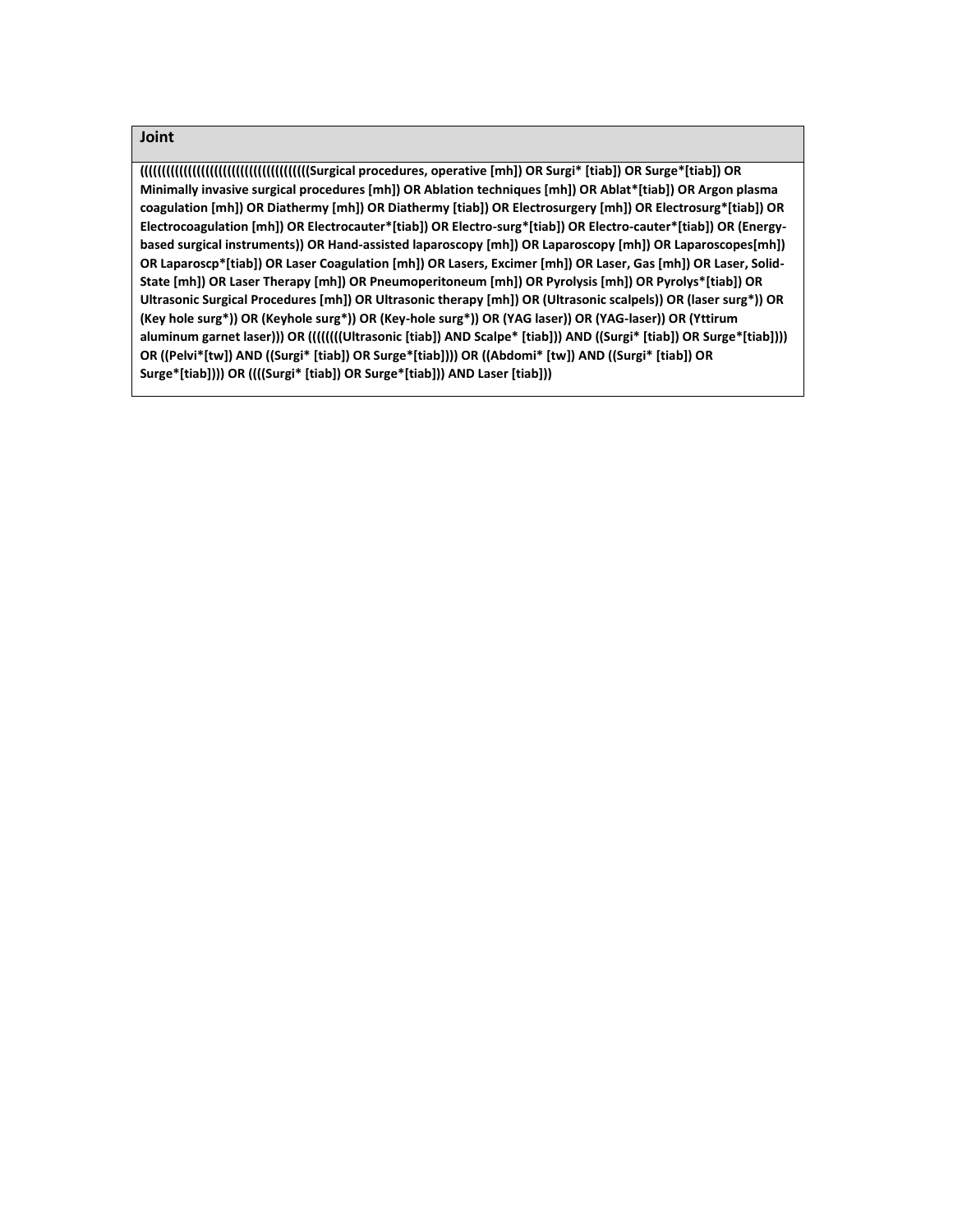| No. | Query                                    | <b>Results</b> |
|-----|------------------------------------------|----------------|
| 1   | Airway extubation [mh]                   | 1,442          |
| 2   | Extubati* [tiab]                         | 10, 499        |
| 3   | Bronchoscopy [mh]                        | 24,881         |
| 4   | Bronchoscop* [tiab]                      | 27,063         |
| 5   | Cardiopulmonary resuscitation [mh]       | 17,624         |
| 6   | Resuscitati*[tiab]                       | 58, 204        |
| 7   | Continuous positive airway pressure [mh] | 6,910          |
| 8   | (Positive airway pressure)               | 18, 166        |
| 9   | (Positive-airway-pressure)               | 13,486         |
| 10  | High-frequency ventilation [mh]          | 2,810          |
| 11  | Interactive ventilation [mh]             | 241            |
| 12  | Intubation [mh]                          | 52, 647        |
| 13  | Intubation, intratracheal [mh]           | 38, 316        |
| 14  | Intubat* [tiab]                          | 55, 206        |
| 15  | Noninvasive ventilation [mh]             | 1,969          |
| 16  | Positive-pressure respiration [mh]       | 25,506         |
| 17  | Respiration, artificial [mh]             | 75, 544        |
| 18  | Respirat* [tiab]                         | 485, 334       |
| 19  | Sputum [tw]                              | 37,986         |
| 20  | Thoracic surgery, video-assisted [mh]    | 6,813          |
| 21  | Thoracic surgical procedures [mh]        | 329, 985       |
| 22  | Thoracic surg* [tiab]                    | 16, 446        |
| 23  | Thoracostomy [mh]                        | 1,431          |
| 24  | Thoracotomy [mh]                         | 11,004         |
| 25  | Thoraco* [tiab]                          | 58, 526        |
| 26  | Thymectomy [mh]                          | 7,910          |
| 27  | Thymectomy [tiab]                        | 5,639          |
| 28  | Tracheostomy [mh]                        | 7,270          |

Table 3A: Search string for other **aerosol producing procedures** [Inception 29 March 2020]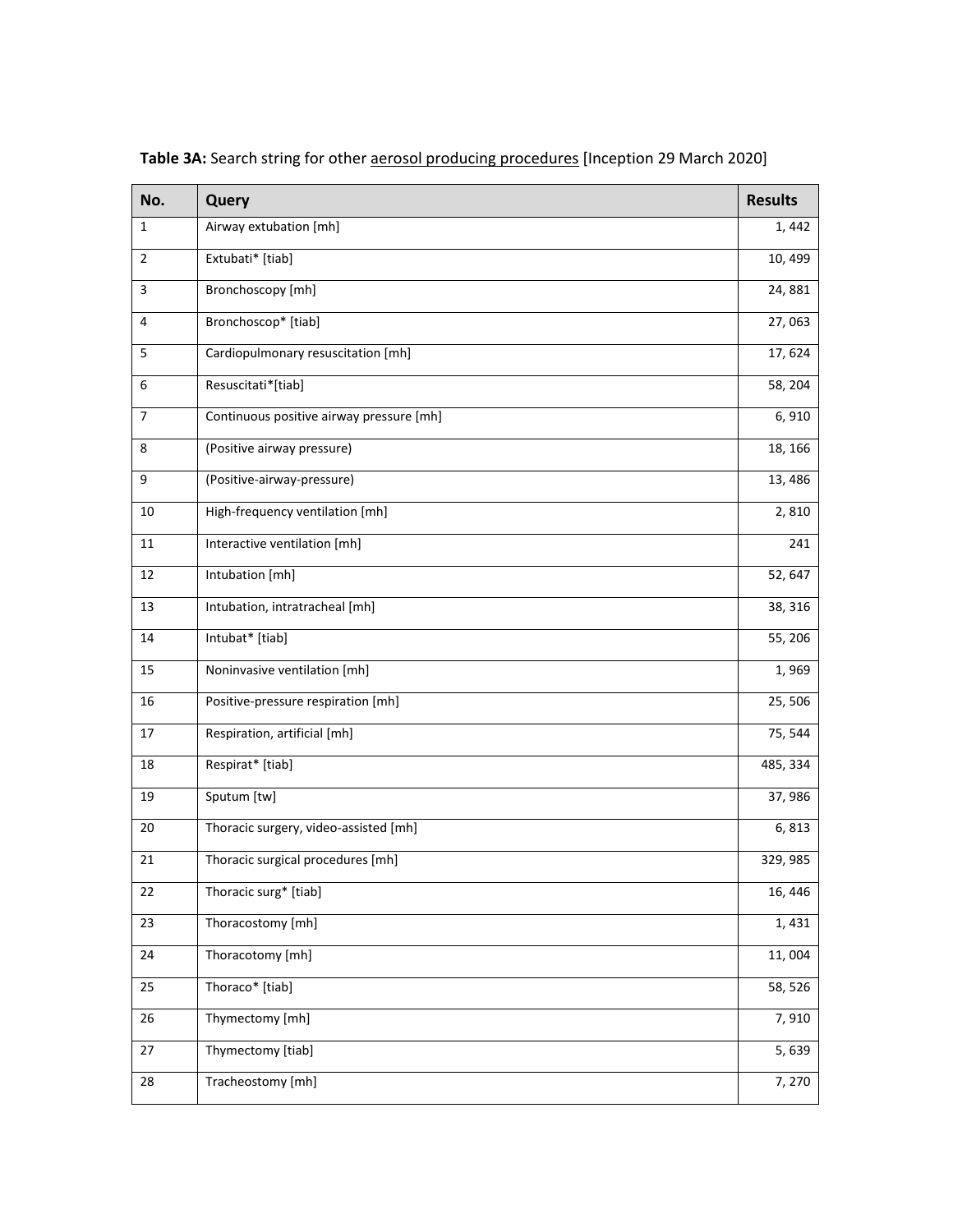| No. | <b>Query</b>                                                                        | <b>Results</b> |
|-----|-------------------------------------------------------------------------------------|----------------|
| 29  | Tracheotomy [mh]                                                                    | 8,338          |
| 30  | Tracheo*[tiab]                                                                      | 37, 250        |
| 31  | Ventilators, mechanical [mh]                                                        | 8,976          |
| 32  | Ventilat*[tiab]                                                                     | 162, 314       |
| 33  | (Bi-level positive airway pressure)                                                 | 310            |
| 34  | BiPAP [tiab]                                                                        | 657            |
| 35  | CPAP [tiab]                                                                         | 8, 153         |
| 36  | HFOV [tiab]                                                                         | 728            |
| 37  | NIV [tiab]                                                                          | 2,973          |
|     |                                                                                     |                |
| 38  | 1 OR 2 OR 3 OR 4 OR 5 OR 6 OR 7 OR 8 OR 9 OR 10 OR 11 OR 12 OR 13 OR 14 OR 15 OR 16 | 1,0982,299     |
|     | OR 17 OR 18 OR 19 OR 20 OR 21 OR 22 OR 23 OR 24 OR 25 OR 26 OR 27 OR 28 OR 29 OR    |                |
|     | 30 OR 31 OR 32 OR 33 OR 34 OR 35 OR 36 OR 37                                        |                |
| 39  | Procedur*[tw]                                                                       | 1, 445, 712    |
| 40  | Surgi* [tiab]                                                                       | 1, 010, 475    |
| 41  | Surge*[tiab]                                                                        | 1, 343, 482    |
| 42  | 39 OR 40 OR 41                                                                      | 2, 831, 244    |
| 43  | (Aerosol generat*)                                                                  | 635            |
| 44  | <b>42 AND 43</b>                                                                    | 91             |
| 45  | 38 OR 44                                                                            | 1,098,319      |

**(((((((((((((((((((((((((((((((((((((Airway extubation [mh]) OR Extubati\* [tiab]) OR Bronchoscopy [mh]) OR Bronchoscop\* [tiab]) OR Cardiopulmonary resuscitation [mh]) OR Resuscitati\*[tiab]) OR Continuous positive airway pressure [mh]) OR (Positive airway pressure)) OR (Positive-airway-pressure)) OR High-frequency ventilation [mh]) OR Interactive ventilation [mh]) OR Intubation [mh]) OR Intubation, intratracheal [mh]) OR Intubat\* [tiab]) OR Noninvasive ventilation [mh]) OR Positive-pressure respiration [mh]) OR Respiration, artificial [mh]) OR Respirat\* [tiab]) OR Sputum [tw]) OR Thoracic surgery, video-assisted [mh]) OR Thoracic surgical procedures [mh]) OR Thoracic surg\* [tiab]) OR Thoracostomy [mh]) OR Thoracotomy [mh]) OR Thoraco\* [tiab]) OR Thymectomy [mh]) OR Thymectomy [tiab]) OR Tracheostomy [mh]) OR Tracheotomy [mh]) OR Ventilators, mechanical [mh]) OR Ventilat\*[tiab]) OR (Bi-level positive airway pressure)) OR BiPAP [tiab]) OR CPAP [tiab]) OR HFOV [tiab]) OR NIV [tiab])) OR (((Aerosol generat\*)) AND (((Surge\*[tiab]) OR Surgi\* [tiab]) OR Procedur\*[tw]))**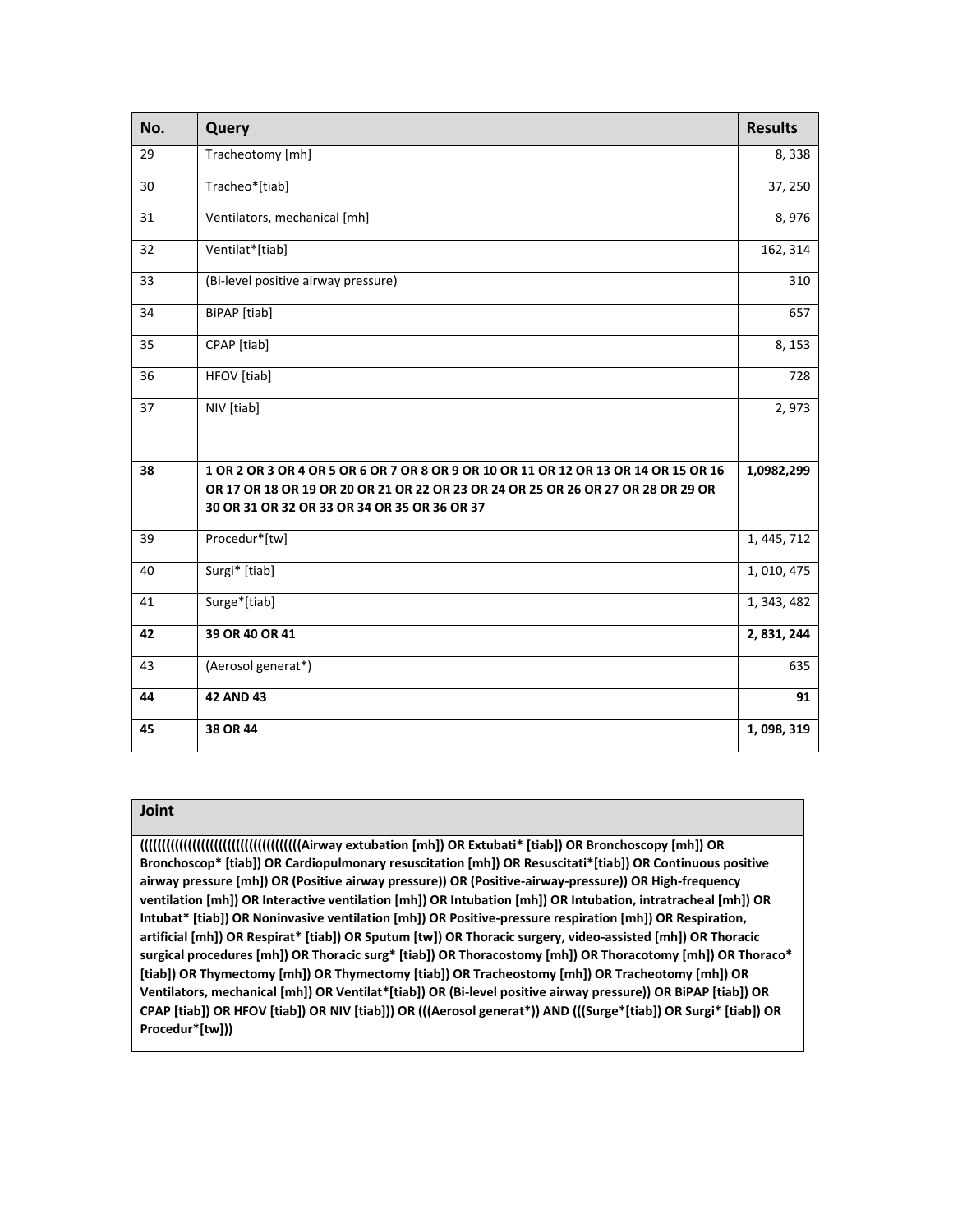| No.         | Query                    | <b>Results</b>       |
|-------------|--------------------------|----------------------|
| $\mathbf 1$ | Aerosol [mh]             | 30,986               |
| 2           | Aerosol propellants [mh] | 701                  |
| 3           | Bio-aerosol [tiab]       | 46                   |
| 4           | Bioaerosol [tiab]        | 907                  |
| 5           | By-product [tw]          | 9,795                |
| 6           | By-products [tw]         | 11, 702              |
| 7           | Byproduct [tw]           | 5, 745               |
| 8           | Byproducts [tw]          | 6, 275               |
| 9           | Carbon dioxide [mh]      | 86, 910              |
| $10\,$      | Carbon dioxide [tlab]    | 51, 219              |
| 11          | CO <sub>2</sub>          | 87,660               |
| 12          | Carbon monoxide [mh]     | 17791                |
| 13          | Carbon monoxide [tiab]   | $\overline{27, 214}$ |
| 14          | CO                       | 3, 760, 484          |
| 15          | Chemical safety [mh]     | 145                  |
| 16          | Contaminan*[tw]          | 55,045               |
| 17          | Debris [tw]              | 19,884               |
| 18          | Droplet [tw]             | 23, 229              |
| 19          | Droplets [tw]            | 30,027               |
| 20          | Dust [tw]                | 43, 799              |
| 21          | Emissions [tiab]         | 43, 335              |
| 22          | Fragmen*[tiab]           | 384, 849             |
| 23          | Organic chemicals [mh]   | 4, 307, 986          |
| 24          | Particl* [tiab]          | 32, 1573             |
| 25          | Particle size [mh]       | 84, 125              |
| 26          | Particulate matter [mh]  | 61, 170              |
| 27          | Plume [tw]               | 4, 178               |
| 28          | Smoke [tw]               | 55, 160              |
| 29          | Vapor [tw]               | 36, 489              |

Table 4A: Search string for **aerosol** (not chemotherapy) [Inception 29 March 2020]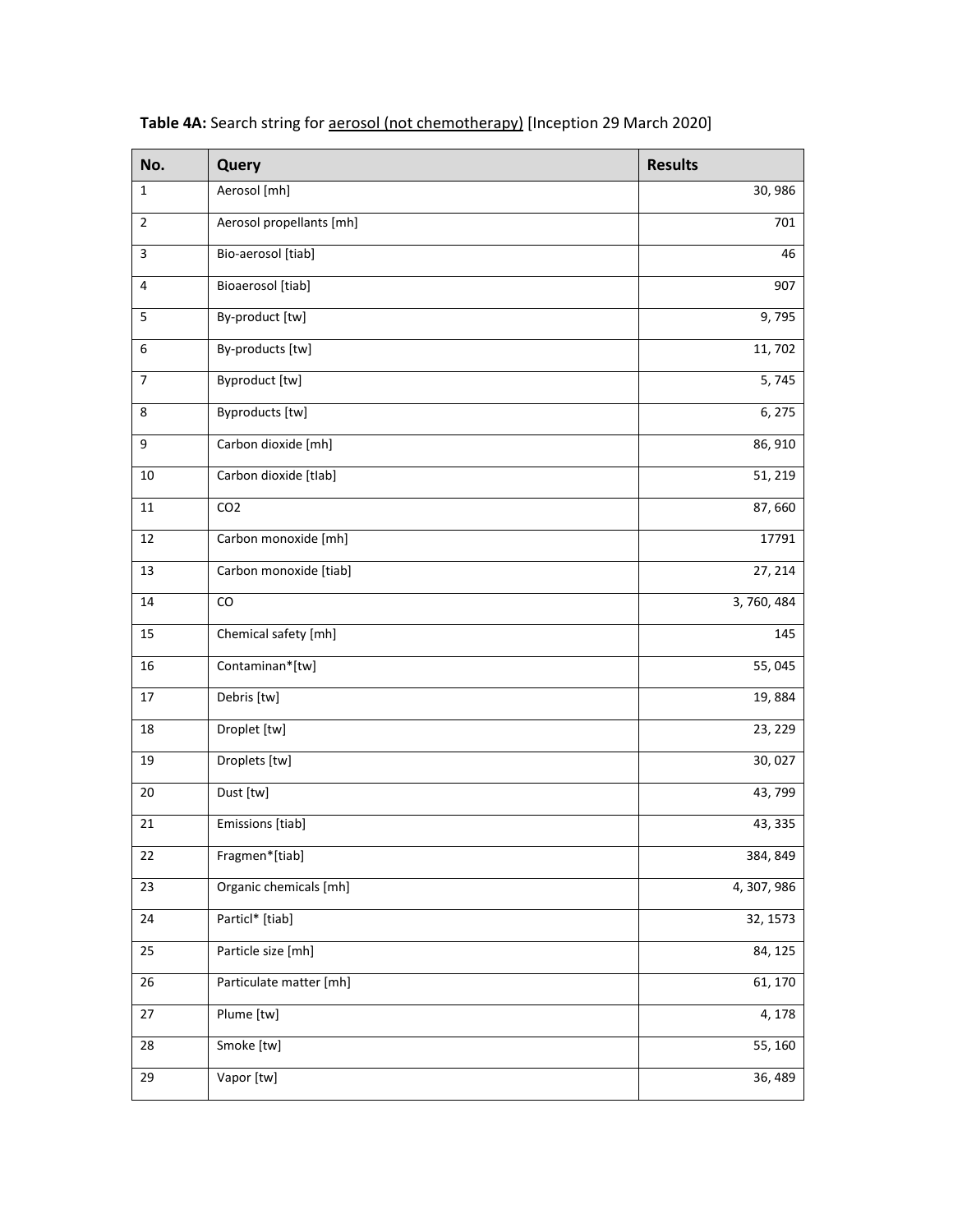| 30 | Vapour [tw]                                                                                                                                                                         | 9,289        |
|----|-------------------------------------------------------------------------------------------------------------------------------------------------------------------------------------|--------------|
| 31 | 1 OR 2 OR 3 OR 4 OR 5 OR 6 OR 7 OR 8 OR 9 OR 10 OR 11 OR 12 OR 13<br>PR 14 OR 15 OR 16 OR 17 OR 18 OR 19 OR 20 OR 21 OR 22 OR 23 OR 24<br>OR 25 OR 26 OR 27 OR 28 OR 29 OR 30 OR 31 | 8,511,056    |
| 32 | Chemotherapy-induced febrile neutropenia [mh]                                                                                                                                       | 373          |
| 33 | Consolidation chemotherapy [mh]                                                                                                                                                     | 525          |
| 34 | Induction chemotherapy [mh]                                                                                                                                                         | 2,596        |
| 35 | Maintenance chemotherapy [mh]                                                                                                                                                       | 1,604        |
| 36 | Chemotherapy, Adjuvant [mh]                                                                                                                                                         | 73,647       |
| 37 | Chemotherapy, cancer, regional perfusion [mh]                                                                                                                                       | 3,739        |
| 38 | Antineoplastic combined chemotherapy protocols [mh]                                                                                                                                 | 13, 778, 055 |
| 39 | Chemotherapy [tiab]                                                                                                                                                                 | 352,055      |
| 40 | Chemo [tiab]                                                                                                                                                                        | 21,019       |
| 41 | 32 OR 33 OR 34 OR 35 OR 36 OR 37 OR 38 OR 39 OR 40                                                                                                                                  | 448, 278     |
| 42 | 31 NOT 42                                                                                                                                                                           |              |

**(((((((((((((((((((((((((((((((Aerosol [mh]) OR Aerosol propellants [mh]) OR Bio-aerosol [tiab]) OR Bioaerosol [tiab]) OR By-product [tw]) OR By-products [tw]) OR Byproduct [tw]) OR Byproducts [tw]) OR Carbon dioxide [mh]) OR Carbon dioxide [tIab]) OR CO2) OR Carbon monoxide [mh]) OR Carbon monoxide [tiab]) OR CO) OR Chemical safety [mh]) OR Contaminan\*[tw]) OR Debris [tw]) OR Droplet [tw]) OR Droplets [tw]) OR Dust [tw]) OR Emissions [tiab]) OR Fragmen\*[tiab]) OR Organic chemicals [mh]) OR Particl\* [tiab]) OR Particle size [mh]) OR Particulate matter [mh]) OR Plume [tw]) OR Smoke [tw]) OR Vapor [tw]) OR Vapour [tw])) AND (((((((((Chemotherapy, Adjuvant) OR Chemo [tiab]) OR Chemotherapy [tiab]) OR Antineoplastic combined chemotherapy protocols [mh]) OR Chemotherapy, cancer, regional perfusion [mh]) OR Maintenance chemotherapy [mh]) OR Induction chemotherapy [mh]) OR Consolidation chemotherapy [mh]) OR Chemotherapy-induced febrile neutropenia [mh])**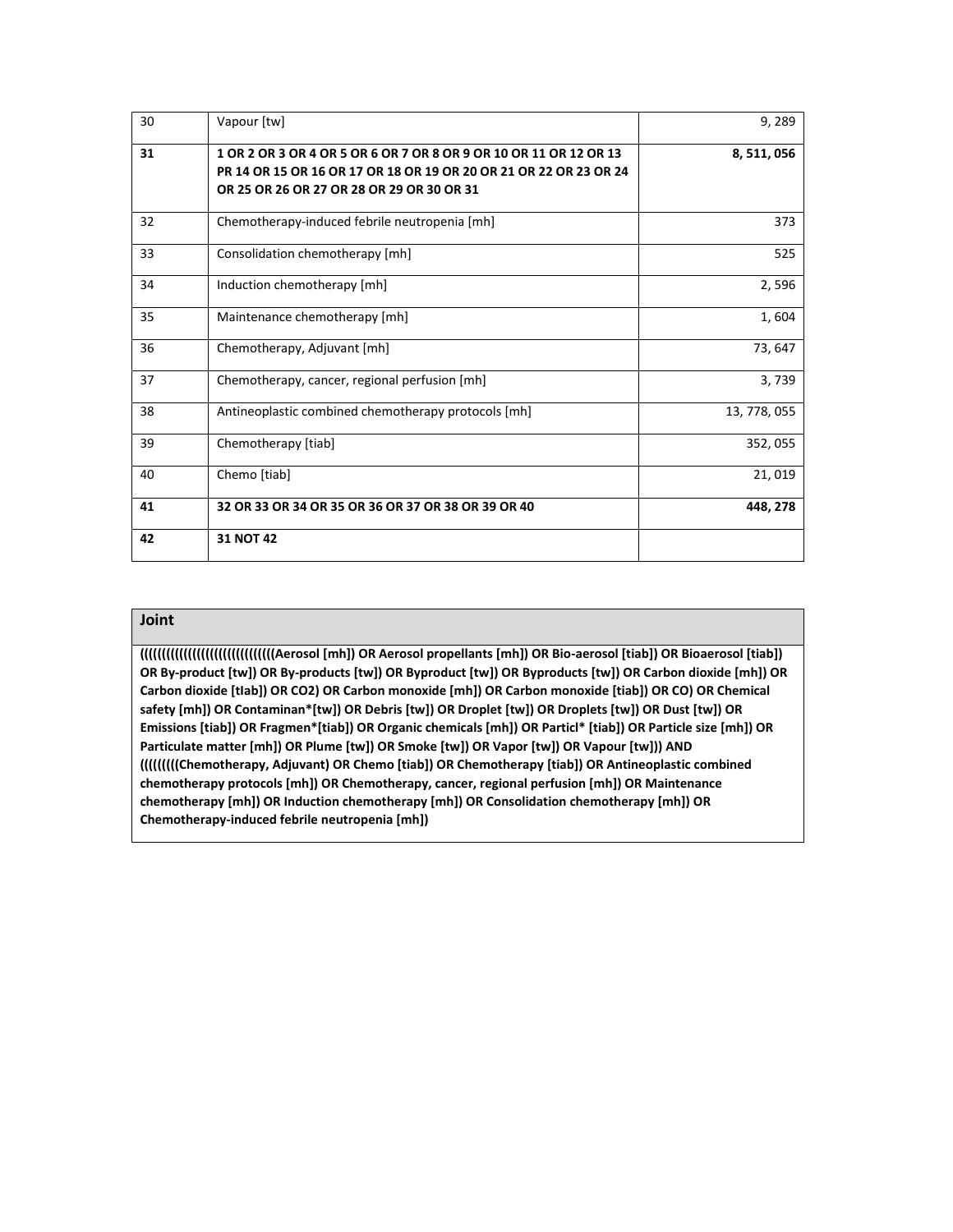| No.            | Query                                                                             | <b>Results</b> |
|----------------|-----------------------------------------------------------------------------------|----------------|
| 1              | Suction [mh]                                                                      | 12, 356        |
| $\overline{2}$ | Suction [tiab]                                                                    | 16, 654        |
| 3              | Vacuum [mh]                                                                       | 5,609          |
| 4              | Vacuum [tiab]                                                                     | 36, 486        |
| 5              | Air filters [mh]                                                                  | 312            |
| 6              | Micropore filters [mh]                                                            | 2, 249         |
| $\overline{7}$ | Ultrafiltration [mh]                                                              | 10,056         |
| 8              | Filt*[tiab]                                                                       | 266, 881       |
| 9              | Ultrafiltrat* [tiab]                                                              | 17, 413        |
| 10             | Filtrat* [tiab]                                                                   | 128, 693       |
| 11             | Evacuat* [tiab]                                                                   | 20, 893        |
| 12             | HEPA [tiab]                                                                       | 1,676          |
| 13             | ULPA [tiab]                                                                       | 10             |
| 14             | (Effluent flow)                                                                   | 4,611          |
| 15             | 1 OR 2 OR 3 Or 4 OR 5 OR 6 OR 7 Or 8 OR 9 OR 10 OR 11 OR 12 OR 13<br><b>OR 14</b> | 369, 351       |

Table 5A: Search string for smoke evacuation [Inception 29 March 2020]

#### **Joint**

**(((((((((((((Suction [mh]) OR Suction [tiab]) OR Vacuum [mh]) OR Vacuum [tiab]) OR Air filters [mh]) OR Micropore filters [mh]) OR Ultrafiltration [mh]) OR Filt\*[tiab]) OR Ultrafiltrat\* [tiab]) OR Filtrat\* [tiab]) OR Evacuat\* [tiab]) OR HEPA [tiab]) OR ULPA [tiab]) OR (Effluent flow)**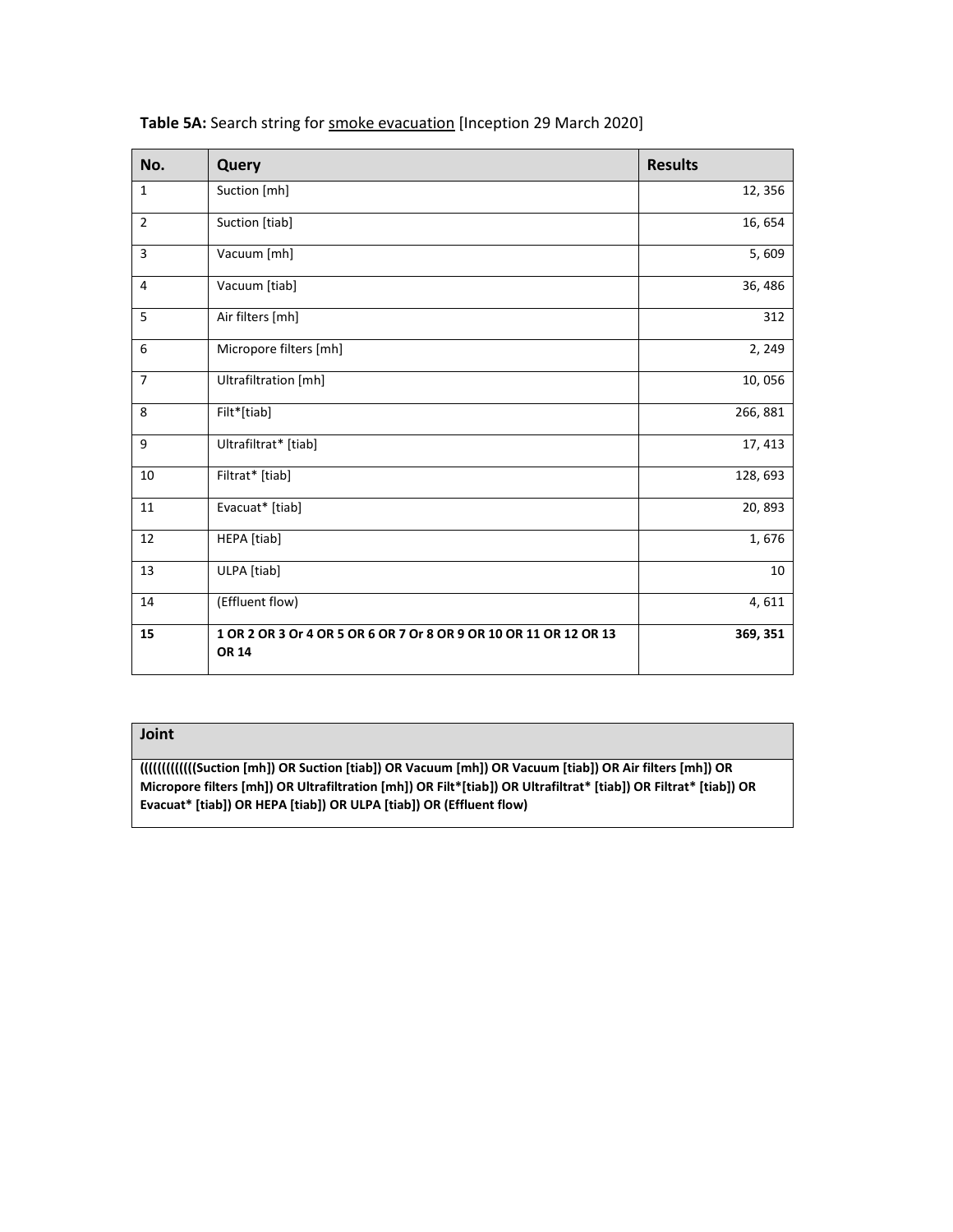| No.            | Query                                     | <b>Results</b> |
|----------------|-------------------------------------------|----------------|
| $\mathbf{1}$   | (Avian flu)                               | 9,082          |
| $\overline{2}$ | (Bird flu)                                | 5,025          |
| 3              | (Hendra virus)                            | 561            |
| $\overline{4}$ | (ross river virus)                        | 644            |
| 5              | (Swine flu)                               | 3,573          |
| 6              | Adenoviridae [mh]                         | 35, 803        |
| 7              | Adenoviridae infections [mh]              | 7,605          |
| 8              | Adenoviridae [tiab]                       | 176            |
| 9              | Bornaviridae [mh]                         | 818            |
| 10             | Bornaviridae [tiab]                       | 68             |
| 11             | Bronchiolitis, Viral [mh]                 | 1,519          |
| 12             | Caliciviridae [mh]                        | 6,344          |
| 13             | Caliciviridae infections [mh]             | 3,951          |
| 14             | Caliciviridae [tiab]                      | 422            |
| 15             | Central Nervous System Viral disease [mh] | 27, 723        |
| 16             | Common cold [mh]                          | 4,184          |
| 17             | Corona virus[tiab]                        | 245            |
| 18             | Coronaviridae [mh]                        | 12,706         |
| 19             | Coronaviridae infections [mh]             | 10,762         |
| 20             | Coronaviridae [tiab]                      | 290            |
| 21             | Coronavirus[tiab]                         | 10, 918        |
| 22             | CoV [tiab]                                | 5,397          |
| 23             | COVID [tiab]                              | 1,290          |
| 24             | Dengue [mh]                               | 12, 472        |
| 25             | Dengue Virus [mh]                         | 8,689          |
| 26             | DNA Virus Infections [mh]                 | 244, 577       |
| 27             | DNA viruses [mh]                          | 276, 473       |
| 28             | Enterovirus [mh]                          | 22,759         |
| 29             | Enterovirus infections [mh]               | 51, 571        |

**Table 6A:** Search string for viruses [Inception 29 March 2020]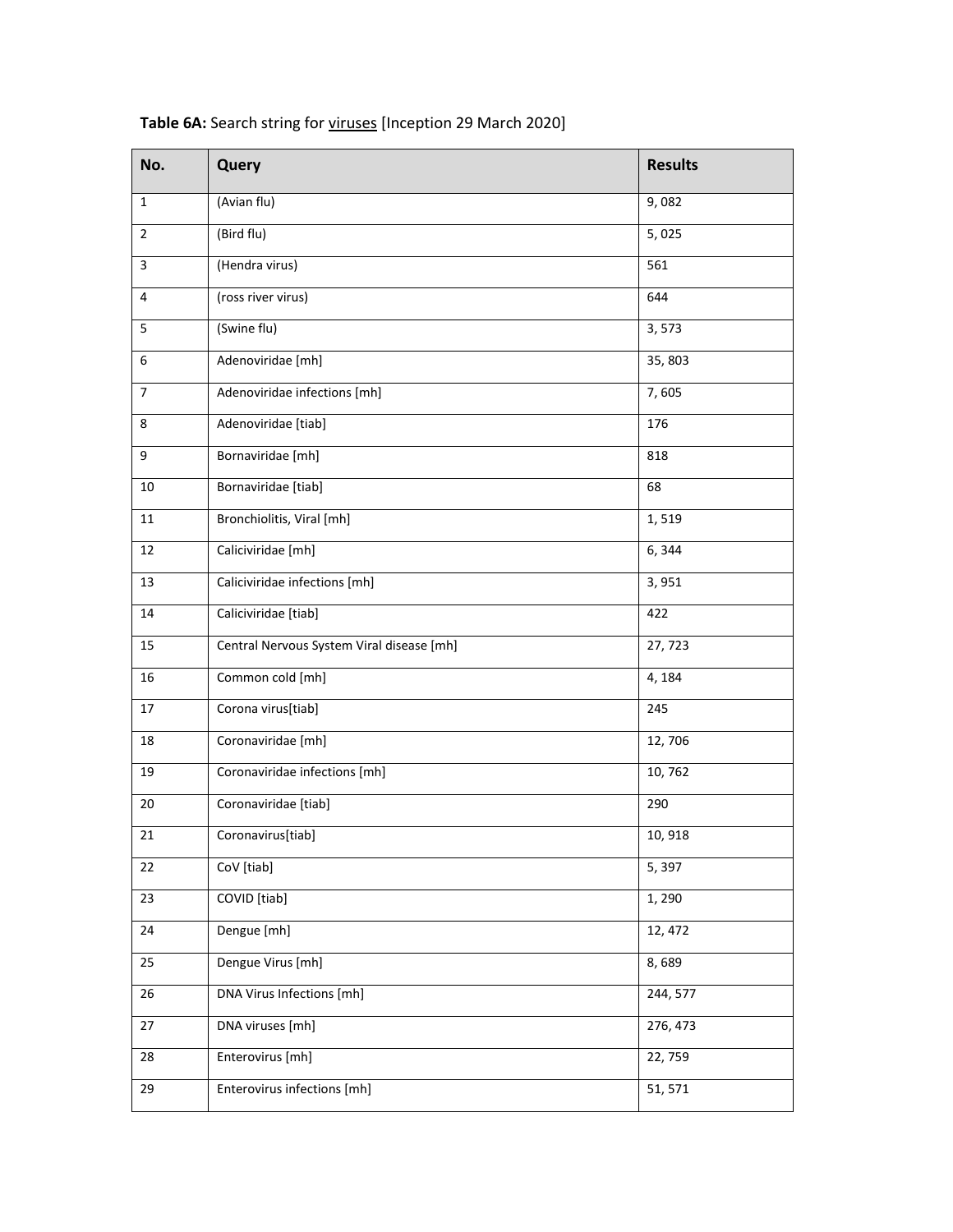| No. | Query                                             | <b>Results</b> |
|-----|---------------------------------------------------|----------------|
| 30  | Enterovirus [tiab]                                | 8,166          |
| 31  | H1N1 [tiab]                                       | 17, 100        |
| 32  | H5N1 [tiab]                                       | 6,462          |
| 33  | Hendra Virus [mh]                                 | 243            |
| 34  | Hepatitis [tiab]                                  | 217, 422       |
| 35  | Hepatitis viruses [mh]                            | 70, 518        |
| 36  | Hepatitis, Viral, Human [mh]                      | 138, 829       |
| 37  | Herpe* [tiab]                                     | 89, 280        |
| 38  | Herpesviridae infections [mh]                     | 118, 206       |
| 39  | HIV [mh]                                          | 97,720         |
| 40  | HIV[tiab]                                         | 309, 053       |
| 41  | HIV/AIDS[tiab]                                    | 29,798         |
| 42  | Influenza [tiab]                                  | 948, 541       |
| 43  | Influenza, human [mh]                             | 48, 309        |
| 44  | MERS[tiab]                                        | 4, 119         |
| 45  | Middle East Respiratory Syndrome Coronavirus [mh] | 980            |
| 46  | Orthomyxoviridae [mh]                             | 56, 350        |
| 47  | Orthomyxoviridae infections [mh]                  | 61, 351        |
| 48  | Orthomyxoviridae [tiab]                           | 292            |
| 49  | Papillomaviridae [mh]                             | 32, 274        |
| 50  | Paramyxoviridae [mh]                              | 34,086         |
| 51  | Paramyxoviridae [tiab]                            | 775            |
| 52  | Paramyxoviridae infections [mh]                   | 36, 854        |
| 53  | Parvovirinae [mh]                                 | 13,750         |
| 54  | Parvovirinae [tiab]                               | 53             |
| 55  | Picornavirus [mh]                                 | 39,900         |
| 56  | Picornavirus infections [mh]                      | 62, 897        |
| 57  | Picornavirus [tiab]                               | 1,840          |
| 58  | Pneumonia, Viral [mh]                             | 5,726          |
| 59  | Poxviridae infections [mh]                        | 13, 344        |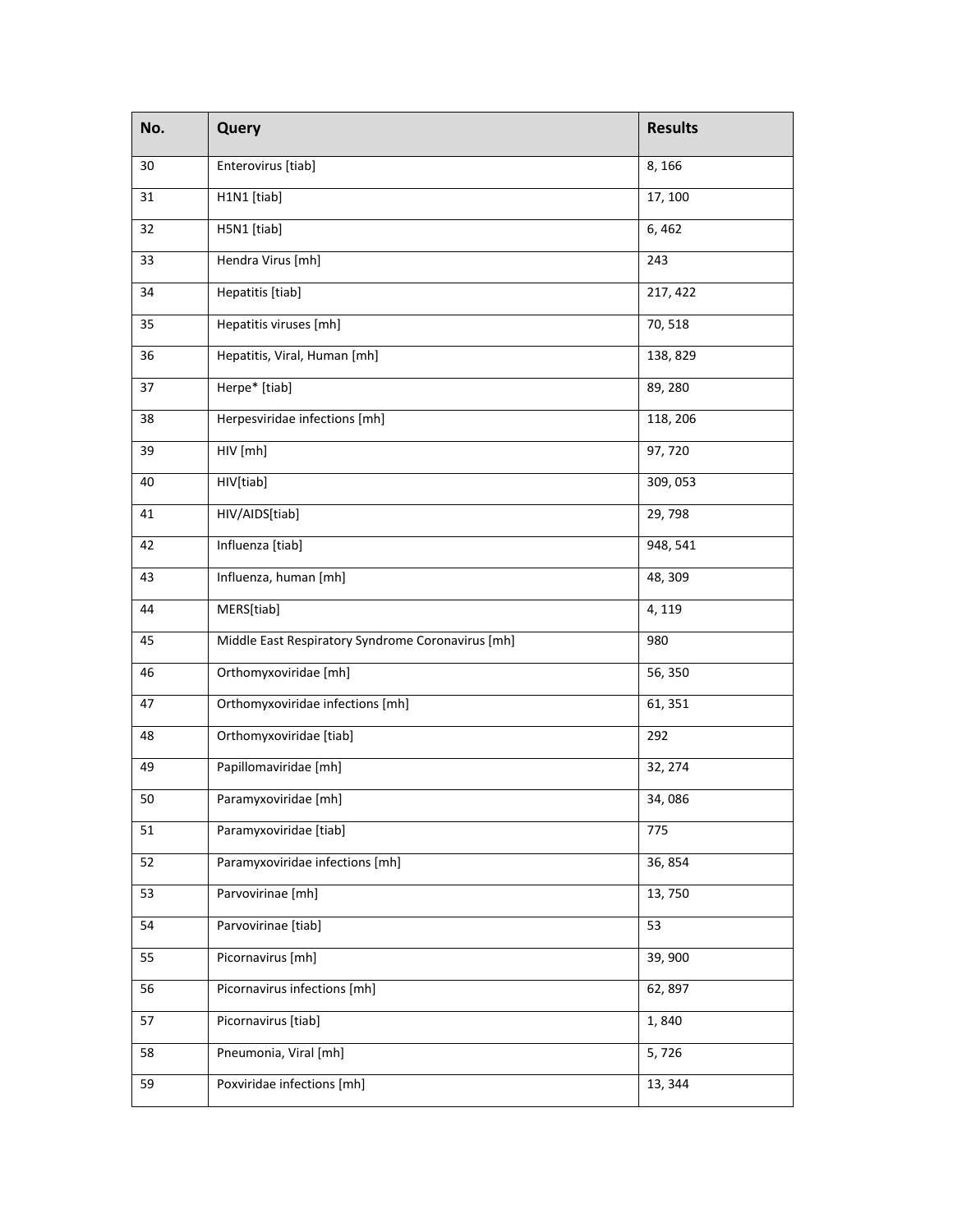| No. | Query                                                                                                                                                                                                                                                                                                                                     | <b>Results</b> |
|-----|-------------------------------------------------------------------------------------------------------------------------------------------------------------------------------------------------------------------------------------------------------------------------------------------------------------------------------------------|----------------|
| 60  | Poxviridae [tiab]                                                                                                                                                                                                                                                                                                                         | 331            |
| 61  | Reoviridae [mh]                                                                                                                                                                                                                                                                                                                           | 15, 911        |
| 62  | Reoviridae infections [mh]                                                                                                                                                                                                                                                                                                                | 11,884         |
| 63  | Reoviridae [tiab]                                                                                                                                                                                                                                                                                                                         | 748            |
| 64  | Rhabdoviridae [mh]                                                                                                                                                                                                                                                                                                                        | 13, 221        |
| 65  | Rhabdoviridae infections [mh]                                                                                                                                                                                                                                                                                                             | 11, 915        |
| 66  | Rhabdoviridae [tiab]                                                                                                                                                                                                                                                                                                                      | 436            |
| 67  | RNA Virus Infections [mh]                                                                                                                                                                                                                                                                                                                 | 614,057        |
| 69  | RNA viruses [mh]                                                                                                                                                                                                                                                                                                                          | 442, 346       |
| 70  | Ross River Virus [mh]                                                                                                                                                                                                                                                                                                                     | 418            |
| 71  | SARS Virus [mh]                                                                                                                                                                                                                                                                                                                           | 2,914          |
| 72  | SARS[tiab]                                                                                                                                                                                                                                                                                                                                | 8,834          |
| 73  | Sexually Transmitted Diseases, Viral [mh]                                                                                                                                                                                                                                                                                                 | 227, 331       |
| 74  | Skin Disease, Viral [mh]                                                                                                                                                                                                                                                                                                                  | 28, 947        |
| 75  | Togaviridae infections [mh]                                                                                                                                                                                                                                                                                                               | 14,065         |
| 76  | Togaviridae [mh]                                                                                                                                                                                                                                                                                                                          | 13,022         |
| 77  | Togaviridae [tiab]                                                                                                                                                                                                                                                                                                                        | 502            |
| 78  | Tumor Virus Infections [mh]                                                                                                                                                                                                                                                                                                               | 67, 572        |
| 79  | Viral[tiab]                                                                                                                                                                                                                                                                                                                               | 350, 729       |
| 80  | Virion [mh]                                                                                                                                                                                                                                                                                                                               | 25, 262        |
| 81  | Virus Disease [mh:noexp]                                                                                                                                                                                                                                                                                                                  | 38, 107        |
| 82  | Virus[tiab]                                                                                                                                                                                                                                                                                                                               | 663, 361       |
| 83  | Viruses [mh:noexp]                                                                                                                                                                                                                                                                                                                        | 22, 794        |
| 84  | Viruses[tiab]                                                                                                                                                                                                                                                                                                                             | 163, 777       |
| 85  | Zika virus infections [mh]                                                                                                                                                                                                                                                                                                                | 4,532          |
| 86  | Zika virus[mh]                                                                                                                                                                                                                                                                                                                            | 7, 255         |
| 87  | Zika[tiab]                                                                                                                                                                                                                                                                                                                                | $\mathbf 0$    |
| 88  | 1 OR 2 OR 3 OR 4 OR 5 OR 6 OR 7 OR 8 OR 9 OR 10 OR 11 OR 12 OR 13<br>OR 14 OR 15 OR 16 OR 17 OR 18 OR 19 OR 20 OR 21 OR 22 OR 23 OR<br>24 OR 25 OR 26 OR 27 OR 28 OR 29 OR 30 OR 31 OR 32 OR 33 OR 34<br>OR 35 OR 36 OR 37 OR 38 OR 39 OR 40 OR 41 OR 42 OR 43 OR 44 OR<br>45 OR 46 OR 47 OR 48 OR 49 OR 50 OR 51 OR 52 OR 53 OR 54 OR 55 | 1,536,583      |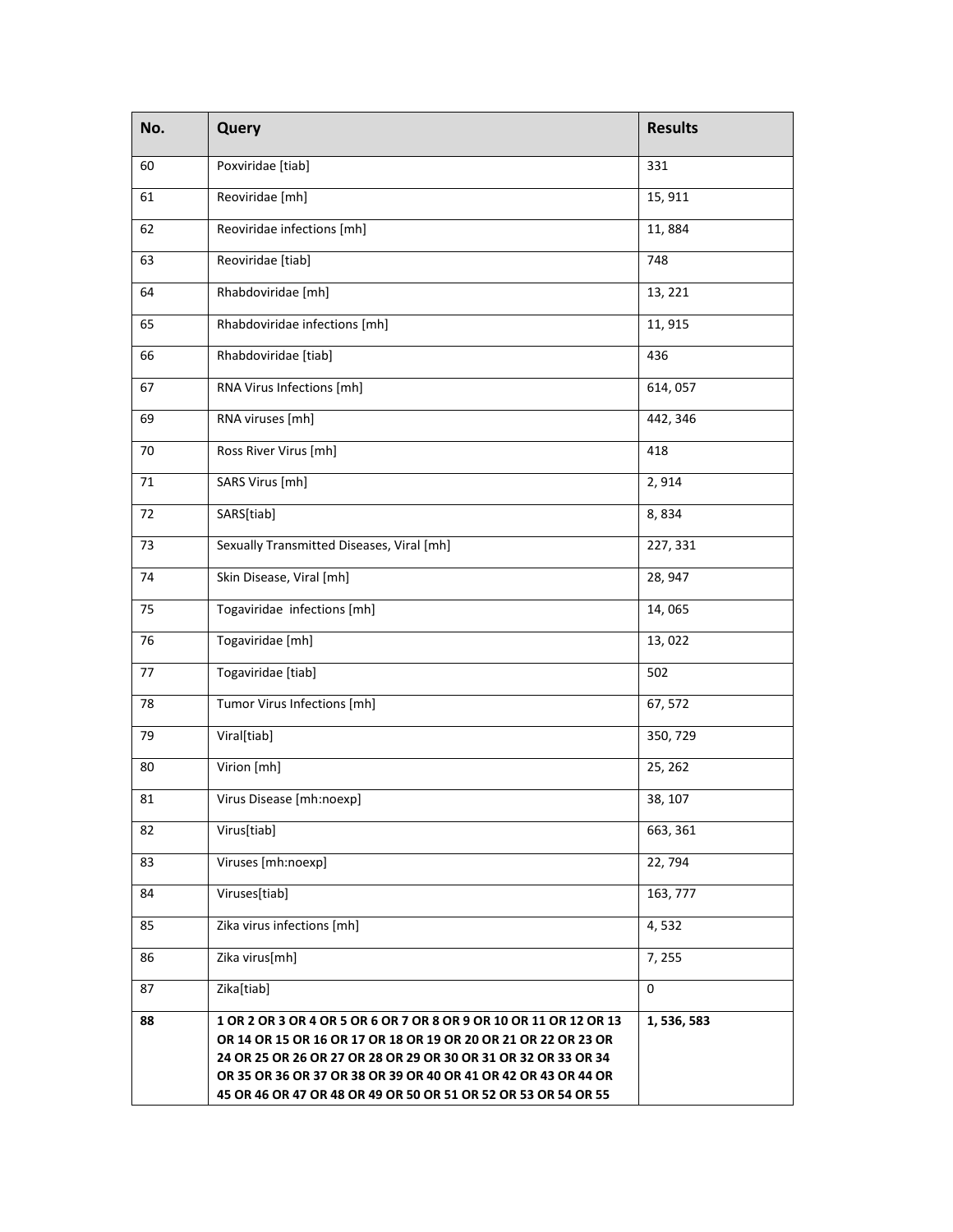| No. | Query                                                                                                                                                                                                          | <b>Results</b> |
|-----|----------------------------------------------------------------------------------------------------------------------------------------------------------------------------------------------------------------|----------------|
|     | OR 56 OR 57 OR 58 OR 59 OR 60 OR 61 OR 62 OR 63 OR 64 OR 65 OR<br>66 OR 67 OR 68 OR 69 OR 70 OR 71 OR 72 OR 73 OR 74 OR 75 OR 76<br>OR 77 OR 78 OR 79 OR 80 OR 81 OR 82 OR 83 OR 84 OR 85 OR 86 OR<br>87 OR 88 |                |
| 89  | Bacteria [tw]                                                                                                                                                                                                  | 1, 462, 072    |
| 90  | Parasit*[tw]                                                                                                                                                                                                   | 1,754,070      |
| 91  | 89 OR 90                                                                                                                                                                                                       | 121, 308       |
| 92  | 88 NOT 91                                                                                                                                                                                                      | 1, 415, 275    |
| 93  | Animal [tw]                                                                                                                                                                                                    | 1,089,189      |
| 94  | Plants [tw]                                                                                                                                                                                                    | 402, 640       |
| 95  | 93 OR 94                                                                                                                                                                                                       | 1, 473, 216    |
| 96  | Human [tw]                                                                                                                                                                                                     | 3, 280, 161    |
| 97  | <b>96 NOT 95</b>                                                                                                                                                                                               | 3, 028, 945    |
| 98  | <b>92 AND 97</b>                                                                                                                                                                                               | 405,244        |

**((((((((((((((((((((((((((((((((((((((((((((((((((((((((((((((((((((((((((((((((((((((((((Avian flu)) OR (Bird flu)) OR (Hendra virus)) OR (ross river virus)) OR (Swine flu)) OR Adenoviridae [mh]) OR Adenoviridae infections [mh]) OR Adenoviridae [tiab]) OR Bornaviridae [mh]) OR Bornaviridae [tiab]) OR Bronchiolitis, Viral [mh]) OR Central Nervous system Viral disease [mh]) OR Common cold [mh]) OR Corona virus[tiab]) OR Coronaviridae [mh]) OR Coronaviridae infections [mh]) OR Coronaviridae [tiab]) OR Coronavirus[tiab]) OR CoV [tiab]) OR COVID [tiab]) OR Dengue [mh]) OR Dengue Virus [mh]) OR DNA Virus Infections [mh]) OR DNA viruses [mh]) OR Enterovirus [mh]) OR Enterovirus infections [mh]) OR Enterovirus [tiab]) OR H1N1 [tiab]) OR H5N1 [tiab]) OR Hendra Virus [mh]) OR Hepatitis [tiab]) OR Hepatitis viruses [mh]) OR Hepatitis, Viral, Human [mh]) OR Herpe\* [tiab]) OR HIV [mh]) OR HIV[tiab]) OR HIV/AIDS[tiab]) OR Influenza [tiab]) OR Influenza, human [mh]) OR MERS[tiab]) OR Middle East Respiratory Syndrome Coronavirus [mh]) OR Orthomyxoviridae [mh]) OR Orthomyxoviridae infections [mh]) OR Orthomyxoviridae [tiab]) OR Papillomaviridae [mh]) OR Paramyxoviridae [mh]) OR Paramyxoviridae [tiab]) OR Paramyxoviridae infections [mh]) OR Parvovirinae [mh]) OR Parvovirinae [tiab]) OR Picornavirus [mh]) OR Picornavirus infections [mh]) OR Picornavirus [tiab]) OR Pneumonia, Viral [mh]) OR Poxviridae infections [mh]) OR Poxviridae [tiab]) OR Reoviridae [mh]) OR Reoviridae infections [mh]) OR Reoviridae [tiab]) OR Rhabdoviridae [mh]) OR Rhabdoviridae infections [mh]) OR Rhabdoviridae [tiab]) OR RNA Virus Infections [mh]) OR RNA viruses [mh]) OR Ross River Virus [mh]) OR SARS Virus [mh]) OR SARS[tiab]) OR Sexually Transmitted Diseases, Viral [mh]) OR Skin Disease, Viral [mh]) OR Togaviridae infections [mh]) OR Togaviridae [mh]) OR Togaviridae [tiab]) OR Tumor Virus Infections [mh]) OR Viral[tiab]) OR Virion [mh]) OR Virus Disease [mh:noexp]) OR Virus[tiab]) OR Viruses [mh:noexp]) OR Viruses[tiab]) OR Zika virus infections [mh]) OR Zika virus[mh]) OR Zika[tiab]) OR Caliciviridae [mh]) OR Caliciviridae infections [mh]) OR Caliciviridae [tiab]) OR Herpesviridae infections [mh])) NOT ((Parasit\*[tw]) OR Bacteria [tw]))) AND ((Human [tw]) NOT ((Plants [tw]) OR Animal [tw]))**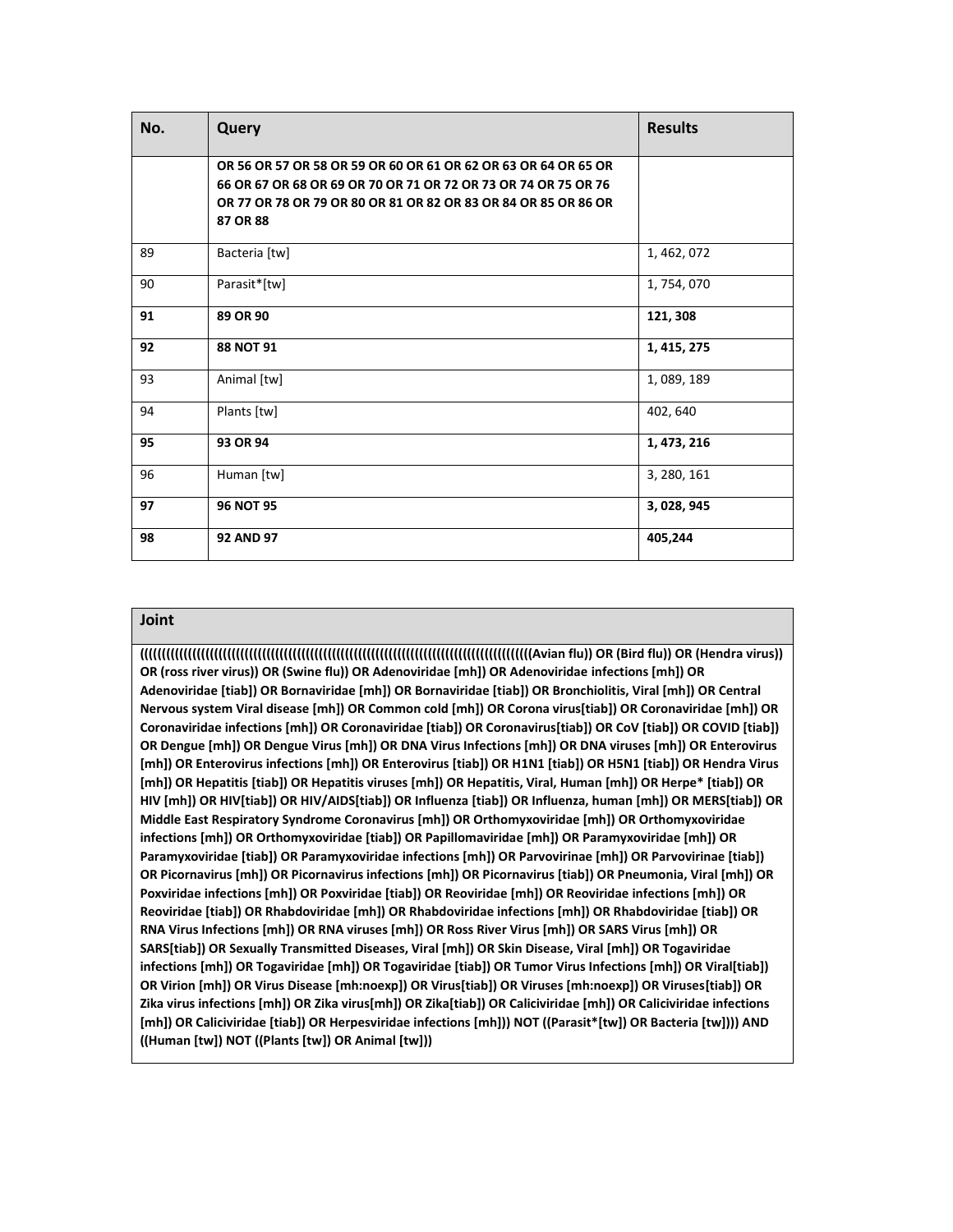| No. | Query                 | <b>Results</b> |
|-----|-----------------------|----------------|
|     | Aerosolize [tw]       | 110            |
| 2   | Aerosolization [tw]   | 1,308          |
| 3   | Aerosolise [tw]       | 10             |
| 4   | Aerosolisation [tw]   | 202            |
| 5   | Transmi*[tiab]        | 503,058        |
| 6   | 1 OR 2 OR 3 OR 4 OR 5 | 504, 539       |

#### Table 7A: Search string for particular transfer [Inception 29 March 2020]

| Joint                                                                                                       |
|-------------------------------------------------------------------------------------------------------------|
| [((((Transmi*[tiab]) OR Aerosolisation [tw]) OR Aerosolise [tw]) OR Aerosolization [tw]) OR Aerosolize [tw] |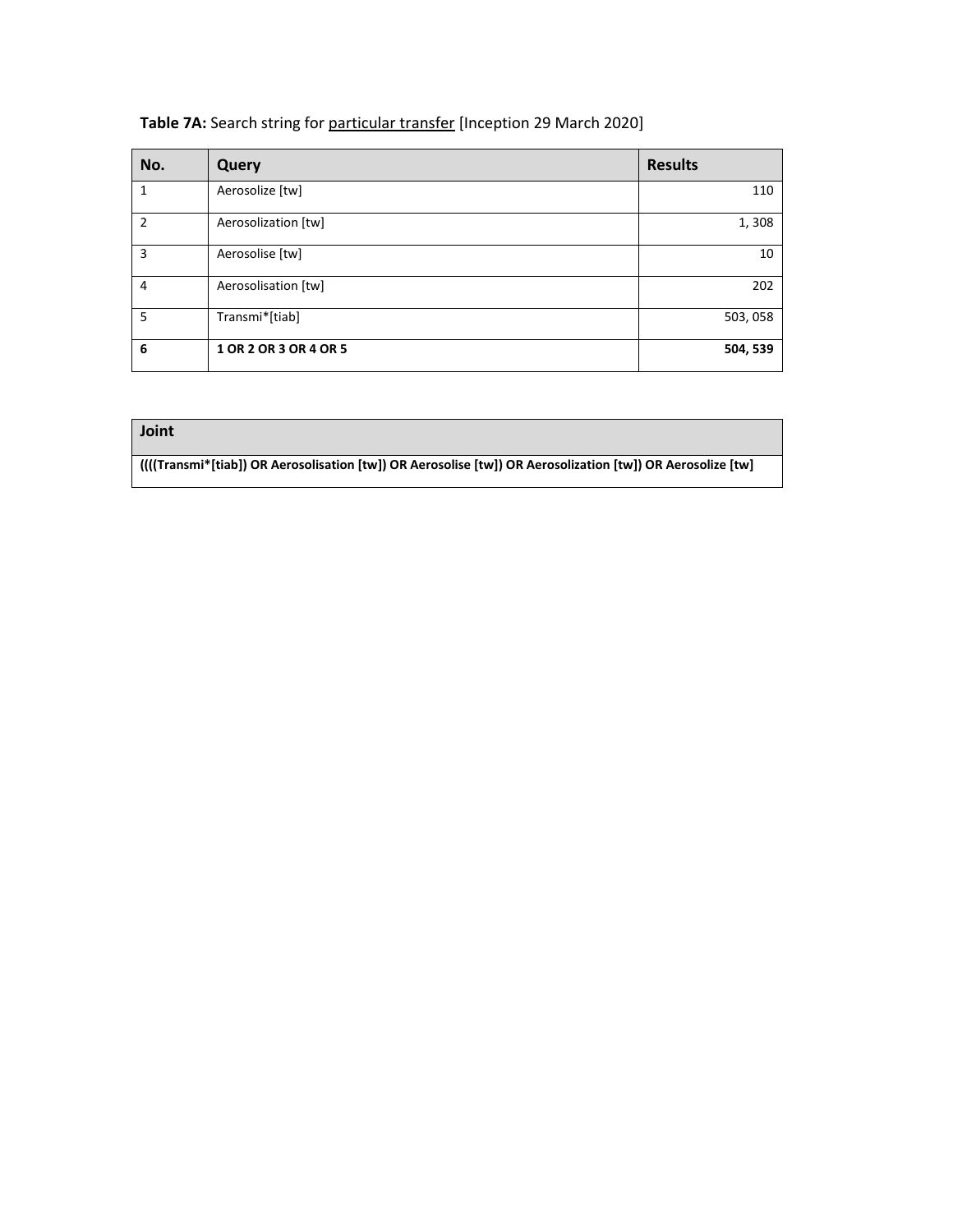# Appendix B: High-Efficiency Particulate Air (HEPA) filters

### *HEPA Filter Definition:*

A filter usually designed to remove at 99.97% of airborne particles measuring 0.3 µm or greater from air that is passed through the filterii

HEPA filters are designed to control the number and size of particles entering the operating room.<sup>ii</sup> Filtration targets ultra-fine particles by three distinct mechanisms<sup>iv</sup> which are:

- 1. Inertial Impaction. Physical impact of particle with the filter fibres.
- 2. Interception. This mechanism involves smaller sized particles that can easily follow the streamline and can pass through the filter spaces but are captured by the edge of the fibres.
- 3. Diffusion. This mechanism is the most important part of the True HEPA filter. Particles of less the 0.3µm they do not follow the air streamline and can move randomly Brownian motion. Their high freedom of movement increases the probability that they will encounter the fibres of the filters. With decreasing particle size, the diffusion mechanism becomes more important.

#### *Filter classifications:*

Two standards are used to defined filters; these are the European standard (Table 1) and the MERV rating system (Table 2).

ii <https://www.merriam-webster.com/dictionary/HEPA> [accessed 20 April 2020 @ 13:00h]

iii <https://www.sciencedirect.com/topics/nursing-and-health-professions/hepa-filter> [accessed 20 April 2020 @ 13:00h]

iv <https://breathequality.com/hepa-filter/> [accessed 20 April 2020 @ 13:30h]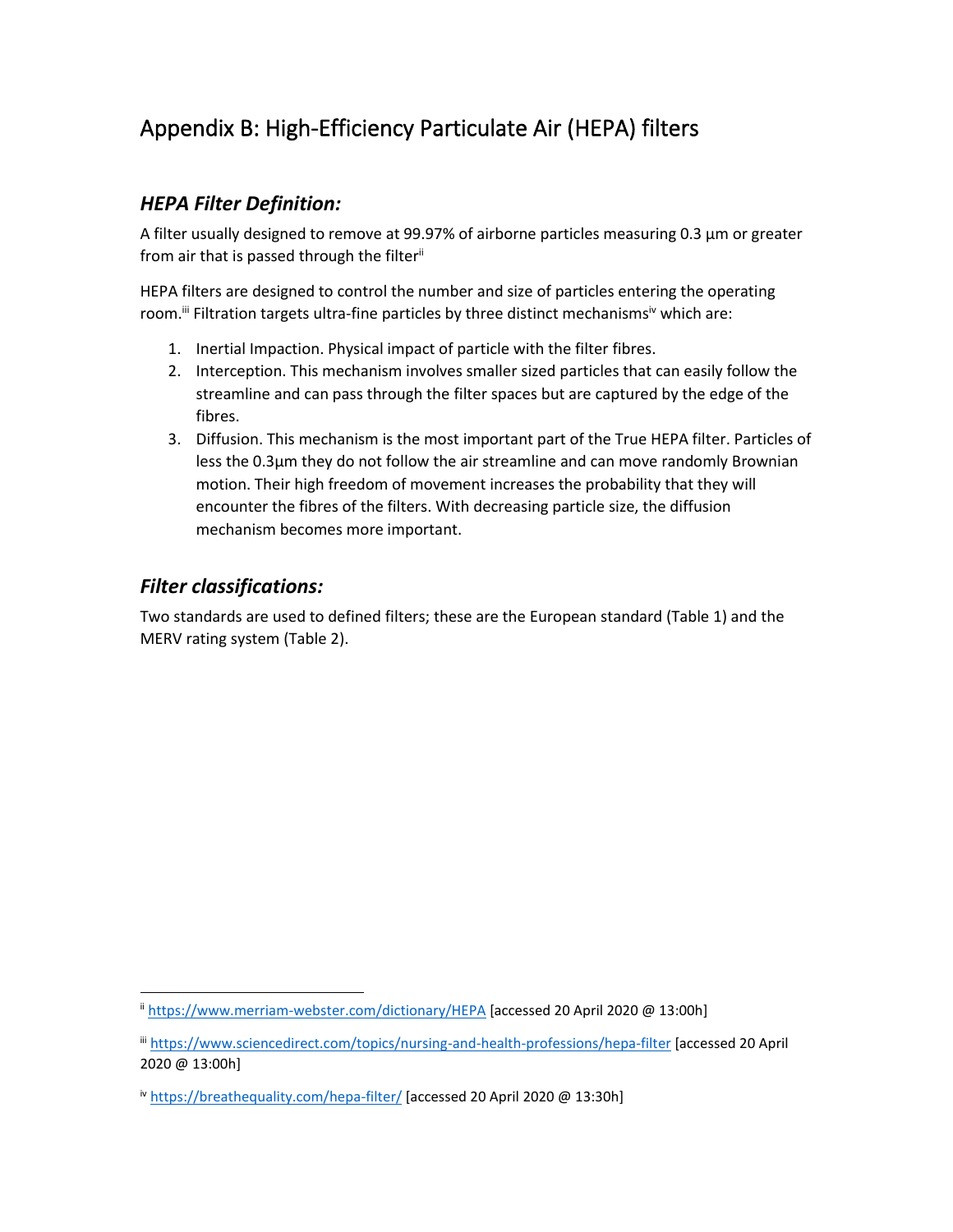#### Table1: Filter Classification - European standard<sup>v</sup>

| <b>HEPA Class</b> | <b>Efficiency</b> |
|-------------------|-------------------|
| U17               | 99.9999%          |
| U16               | 99.99975%         |
| U15               | 99.9975%          |
| H <sub>14</sub>   | 99.975%           |
| H <sub>13</sub>   | 99.97%            |
| E12/H12           | 99.5%             |
| E12/H12           | 99.5%             |
| E11/H11           | 95%               |
| E10/H10           | 85%               |

Shaded cells: filter in these classifications are not true HEPA filters

v <https://breathequality.com/hepa-filter/> [need to double check with other sites]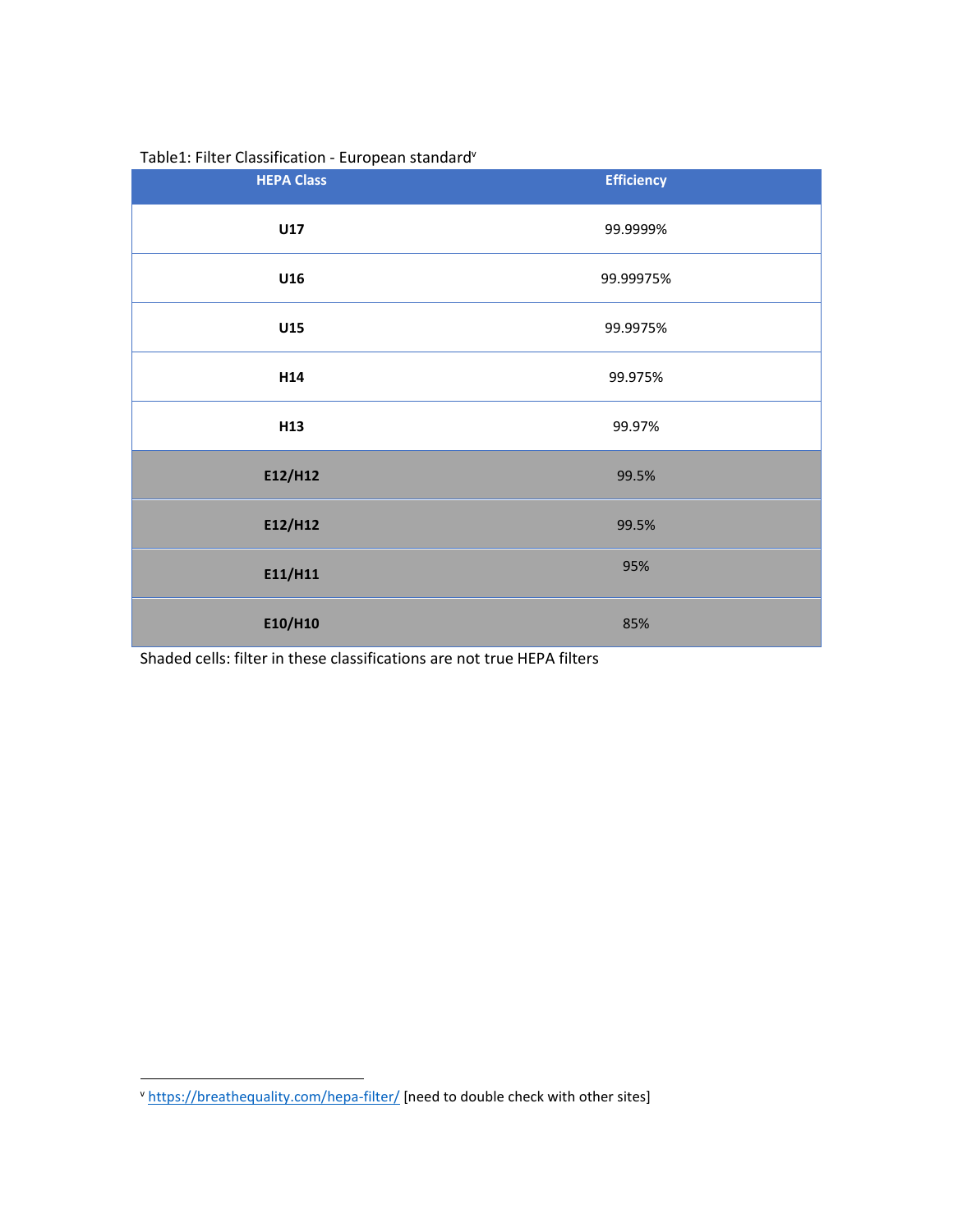Table 2: Filter Classification - MERV rating<sup>vi</sup>

| <b>MERV</b> rating | Dust efficiency | Particle size $(\mu m)$ |
|--------------------|-----------------|-------------------------|
|                    |                 |                         |

vi <https://breathequality.com/hepa-filter/> [need to double check with other sites]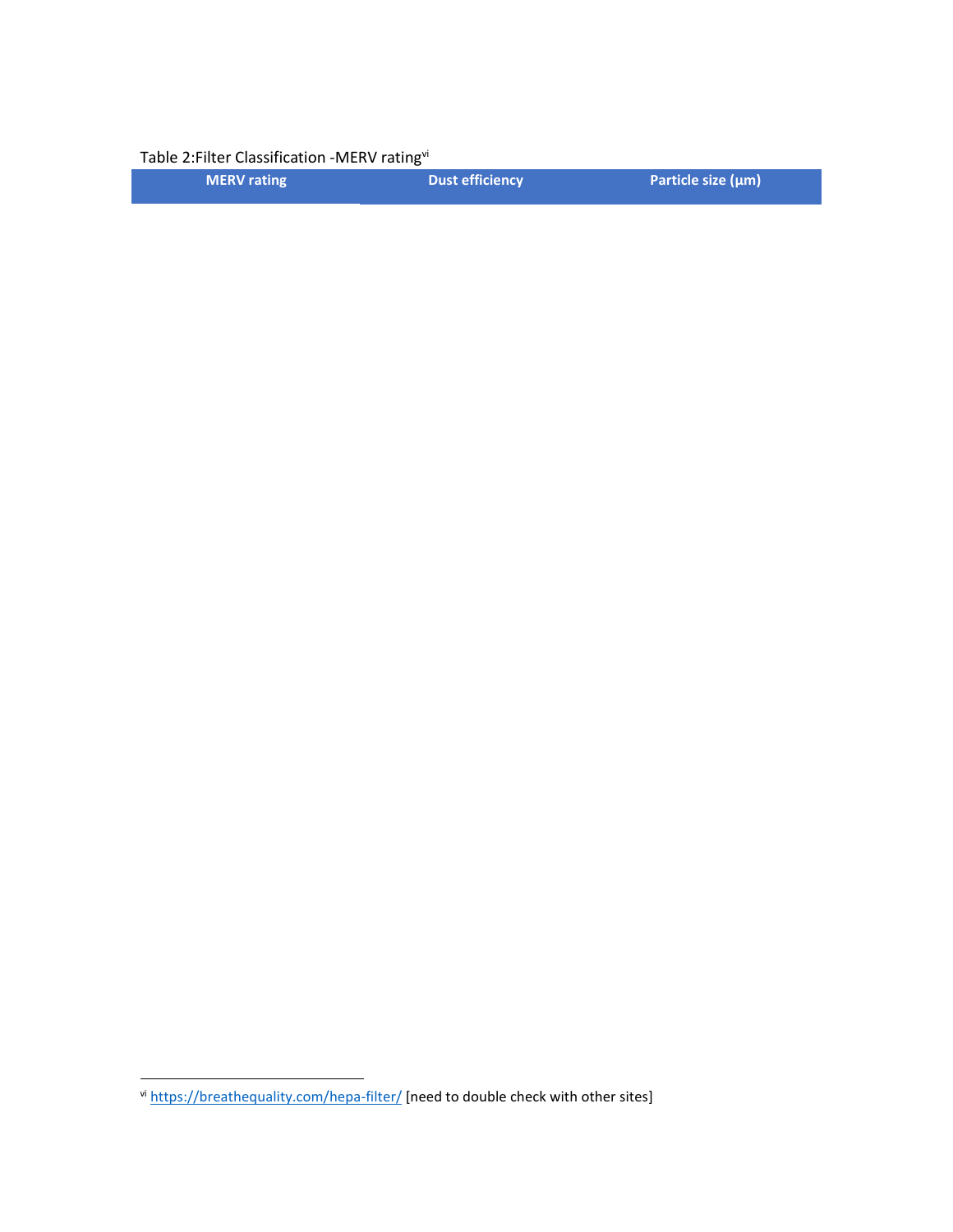| <b>MERV</b> rating      | <b>Dust efficiency</b> | Particle size (µm) |
|-------------------------|------------------------|--------------------|
| 20                      | $\geq 99.999\%$        | $0.1 - 0.2$        |
| 19                      | $\geq 99.99\%$         | $0.1 - 0.2$        |
| 18                      | ≥ 99.97%               | $0.1 - 0.2$        |
| ${\bf 17}$              | $\geq 99.97\%$         | 0.3                |
| 16                      | $\geq 99.95\%$         | $0.3 - 1.0$        |
| 15                      | $\geq 95.0\%$          | $0.3 - 1.0$        |
| 14                      | $90 - 95%$             | $0.3 - 1.0$        |
| 13                      | 89 - 90%               | $0.3 - 1.0$        |
| ${\bf 12}$              | 70 - 75%               | $1.0 - 3.0$        |
| ${\bf 11}$              | $60 - 65%$             | $1.0 - 3.0$        |
| ${\bf 10}$              | $50 - 55%$             | $1.0 - 3.0$        |
| $\boldsymbol{9}$        | 40 - 45%               | $1.0 - 3.0$        |
| $\pmb{8}$               | $30 - 35%$             | $3.0 - 10.0$       |
| $\overline{\mathbf{z}}$ | $25 - 30%$             | $3.0 - 10.0$       |
| $\bf 6$                 | < 20%                  | $3.0 - 10.0$       |
| 5                       | < 20%                  | $3.0 - 10.0$       |
| 4                       | < 20%                  | $\geq 10.0$        |
| 3                       | < 20%                  | $\geq 10.0$        |
| $\mathbf{2}$            | < 20%                  | $\geq 10.0$        |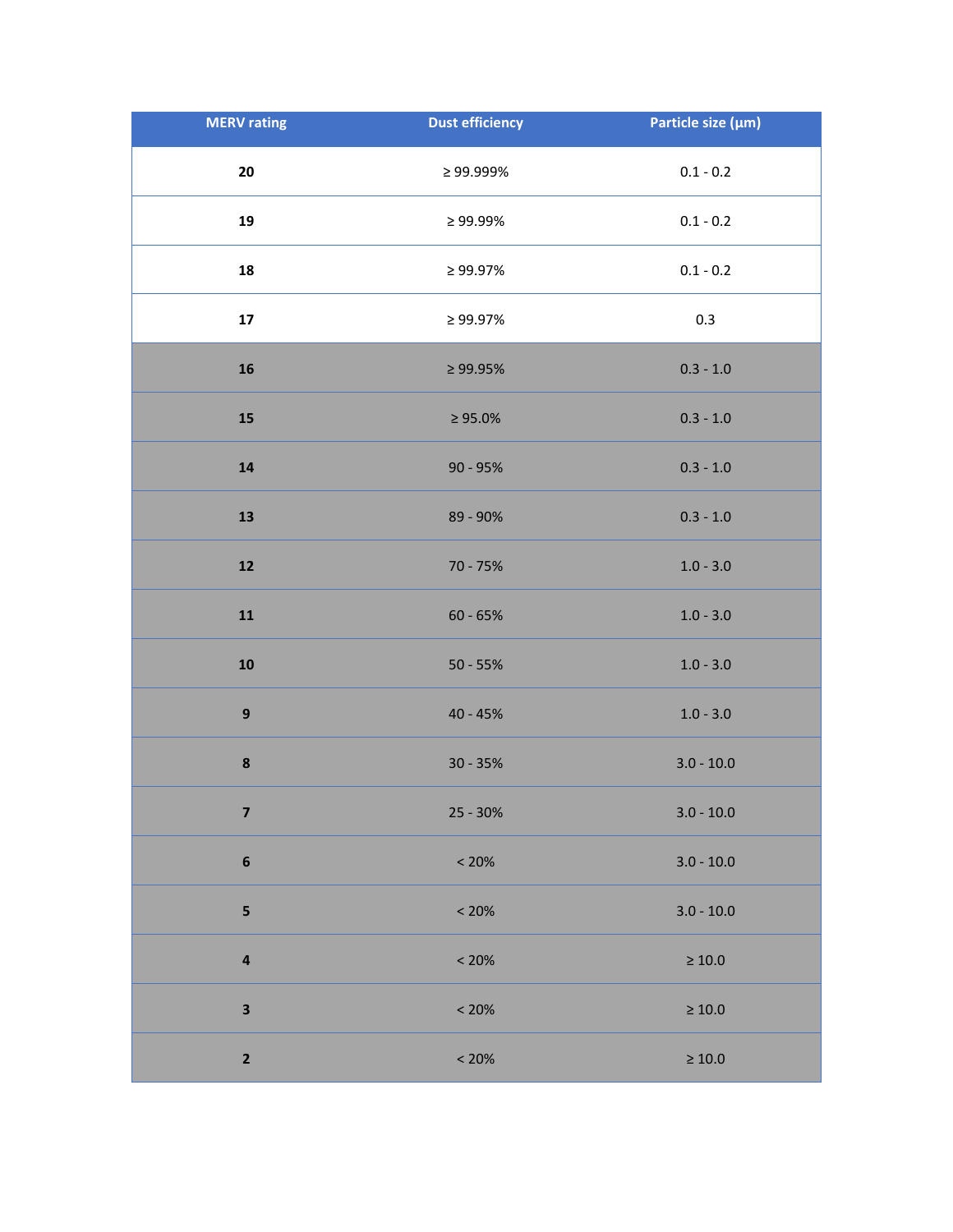| <b>MERV</b> rating | <b>Dust efficiency</b> | Particle size $(\mu m)$ |
|--------------------|------------------------|-------------------------|
|                    | $< 20\%$               | $\geq 10.0$             |

Shaded cells: filters in these classifications are not true HEPA filters

### *What are true HEPA filters?*

True HEPA filters are those that filter 99.97% of particles that are 0.3µm or larger. Filters rated at H13 (Table 1) and 17 (table 3) or higher on the European or MERV rating systems are considered true HEPA filters.

### *Insufflator and smoke plume filtration*

Based an initial search of the Australian Register of Therapeutic Goods (ARTG) there are a number of insufflators with filtration systems to capture surgical plumes generated during laparoscopy or aerosol generating procedures available in Australia. Supplier websites were searched for technical specifications of filters; typically in-machine or inline filters are high grade HEPA classified as ultra-low particulate air (ULPA). ULPA filters will remove particles equal to or greater than 0.1µm at an efficiency of at least 99.97%. When quoted, filter efficiency can be as high as 99.999%, meaning filters are U17 (European standards) or 20 on the MERV ranking scale.

When fitted, ULPA filters appears to be the industry standard.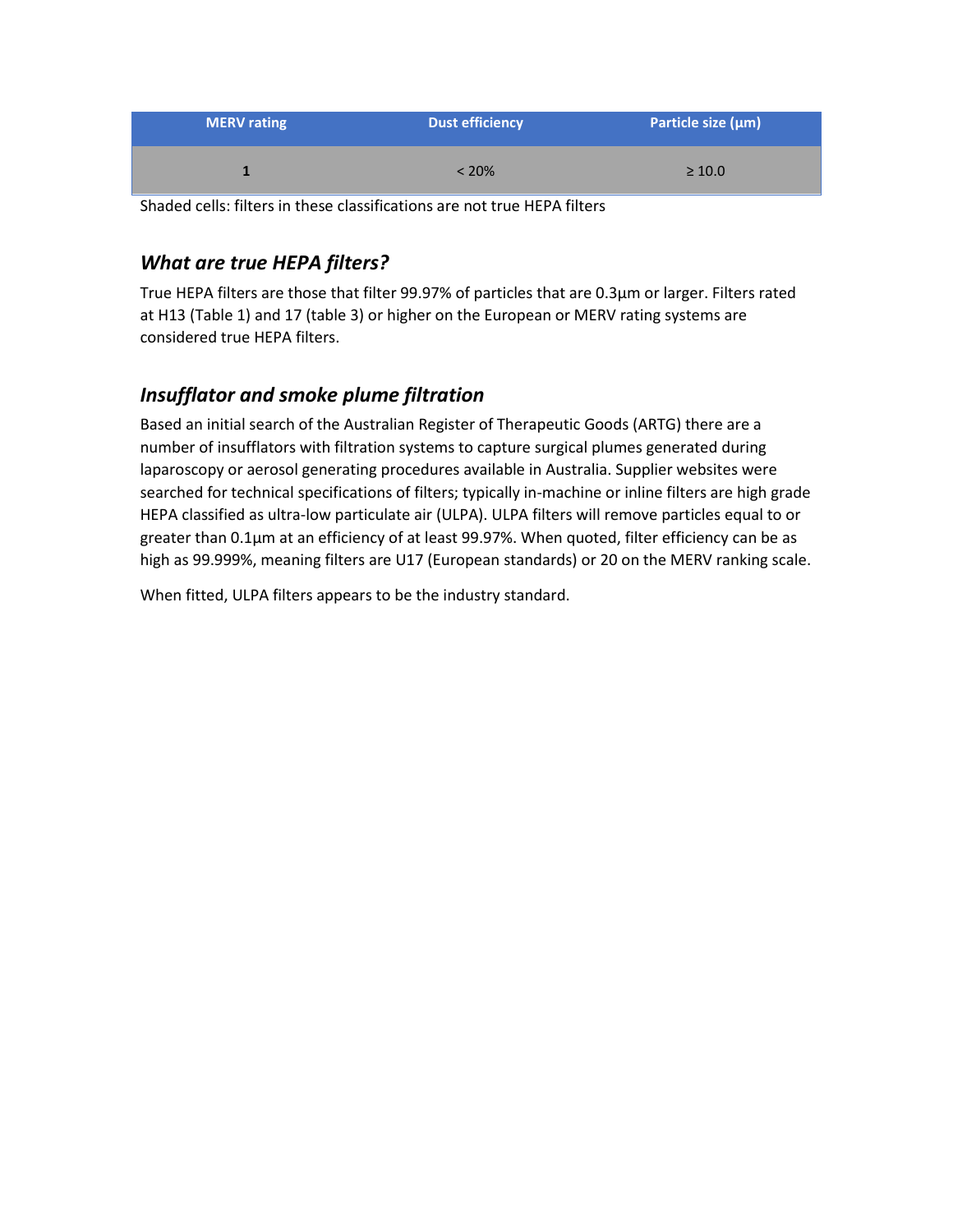#### *Table 3:Insufflators/smoke plume suction devices for laparoscopy/endoscopic surgery available in listed on ARTG Australia\**

| <b>Manufacturer</b>                                                                     | <b>ARTG#</b> | <b>Intended purpose</b>                                                                                                                                                                                                                                                                               |
|-----------------------------------------------------------------------------------------|--------------|-------------------------------------------------------------------------------------------------------------------------------------------------------------------------------------------------------------------------------------------------------------------------------------------------------|
| <b>Smith &amp; Nephew Pty Ltd</b><br>- Insufflator,<br>endoscopic                       | 97810        | For use for gas distension of the abdomen for diagnostic<br>& operative laparoscopy                                                                                                                                                                                                                   |
| <b>ConMed Linvatec</b><br>Australia Pty Ltd -<br>Insufflator, endoscopic                | 273369       | A device that delivers a gas for distension of the surgical<br>cavity (e.g. abdomen, rectum or colon) during endoscopic<br>procedures, to maintain a path of entry for surgical<br>instruments, to facilitate endoscopic observation,<br>diagnosis and/or treatment and to evacuate surgical<br>smoke |
| <b>ConMed Linvatec</b><br>Australia Pty Ltd -<br>Insufflator, endoscopic                | 233786       | A device (insufflator) that provides $CO2$ gas distension of<br>surgical cavities via an endoscope, for diagnostic and/or<br>operative endoscopy, including general laparoscopic,<br>paediatric laparoscopic, bariatric laparoscopic and<br>minimally invasive vessel harvesting procedures.          |
| <b>Smith &amp; Nephew Pty Ltd</b><br>- Lapflow Insufflator -<br>Insufflator, endoscopic | 140700       | A device that blows warm and humidified CO2 gas<br>through an endoscope in order to prevent dew/mist<br>accumulating at the lens, and/or, in order to enlarge the<br>space directly forward of the distal end in order to obtain<br>a better field of view for the operator                           |
|                                                                                         |              |                                                                                                                                                                                                                                                                                                       |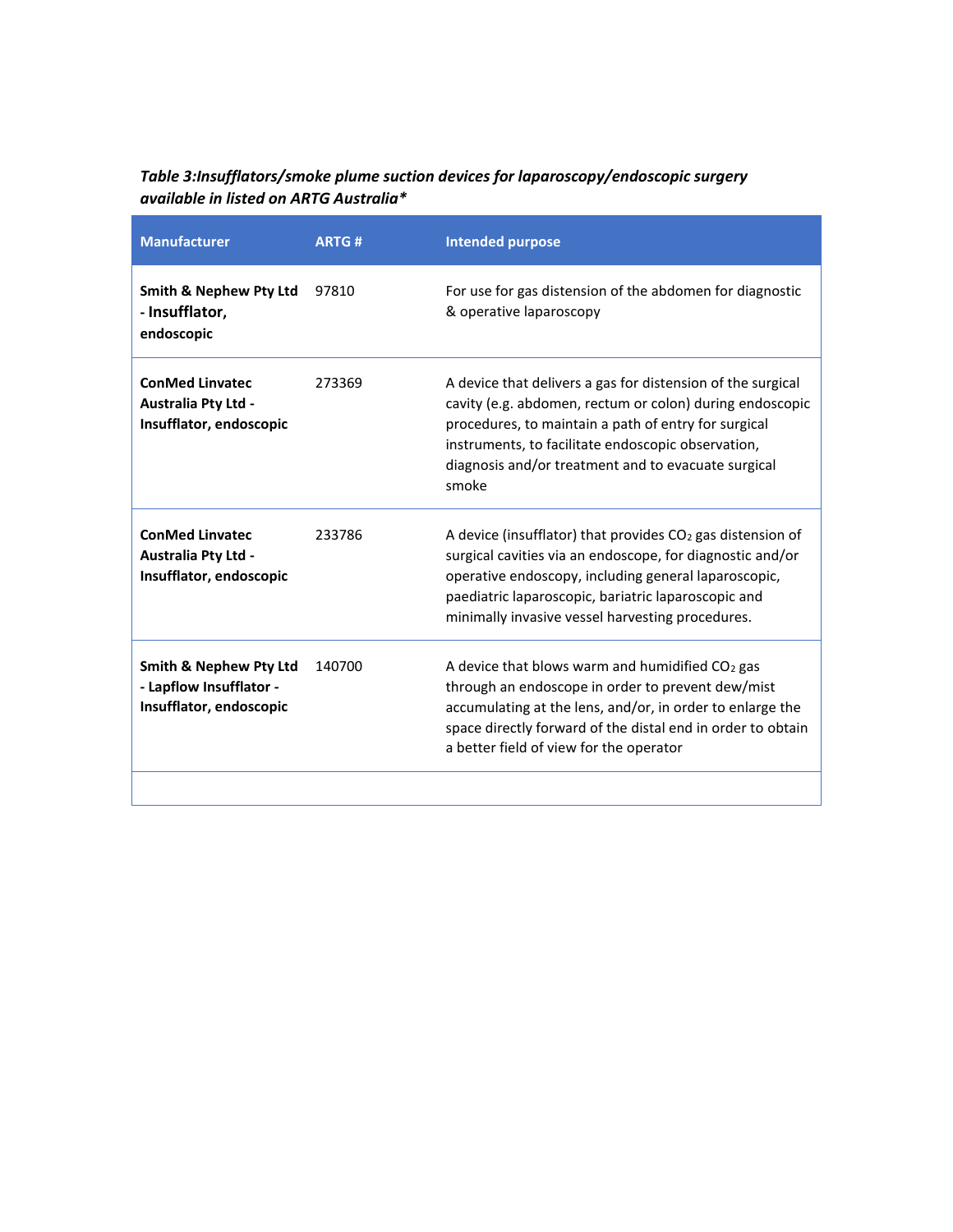| <b>Manufacturer</b>                                                                                          | <b>ARTG#</b> | <b>Intended purpose</b>                                                                                                                                                                                                                                                                                                                                                            |
|--------------------------------------------------------------------------------------------------------------|--------------|------------------------------------------------------------------------------------------------------------------------------------------------------------------------------------------------------------------------------------------------------------------------------------------------------------------------------------------------------------------------------------|
| <b>Zimmer Biomet Pty Ltd -</b><br>Suction system filter,<br>smoke plume<br>particulate                       | 322263       | A device used to extract particulates from the plume of<br>smoke, created during a surgical procedure.                                                                                                                                                                                                                                                                             |
| <b>ConMed Linvatec</b><br><b>Australia Pty Ltd -</b><br>Suction system filter,<br>smoke plume<br>particulate | 316725       | A sterile, single-use, filter device installed within a smoke<br>evacuation suction system, to extract particulates from<br>the plume of smoke created during tissue-burning<br>surgical procedures.                                                                                                                                                                               |
| <b>ConMed Linvatec</b><br><b>Australia Pty Ltd -</b><br>Suction system filter,<br>smoke plume<br>particulate | 316203       | A non-sterile filter device or accessory installed within a<br>smoke evacuation suction system or a central vacuum<br>system, to extract particulates from the plume of smoke<br>created during tissue-burning surgical procedures.                                                                                                                                                |
| <b>Olympus Australia Pty</b><br>Ltd - Suction system<br>filter, smoke plume<br>particulate                   | 305297       | A filter to be used with the surgical smoke evacuator to<br>trap and remove particulates from the surgical smoke.                                                                                                                                                                                                                                                                  |
| <b>ConMed Linvatec</b><br>Australia Pty Ltd -<br>Suction system filter,<br>smoke plume<br>particulate        | 294217       | Filtered tube sets intended to provide particulate<br>filtration and/or removal of surgical smoke during<br>laparoscopic or endoscopic procedures.                                                                                                                                                                                                                                 |
| <b>Optimed Technologies</b><br>Pty Ltd - Suction system<br>filter, smoke plume<br>particulate                | 287903       | A screening device installed within the suction tubing line<br>of a suction system, or the suction tubing used with a<br>central vacuum system, to extract particulates from the<br>plume of smoke created typically through the use of<br>various tissue-burning surgical devices (e.g., laser,<br>electrosurgical diathermy device), This is a non-sterile<br>single-use device. |
| <b>Rymed Pty Ltd - Suction</b><br>system filter, smoke<br>plume particulate                                  | 284251       | Bacterial/Viral filter for use with smoke evacuator                                                                                                                                                                                                                                                                                                                                |
| <b>Karl Storz Endoscopy</b><br>Australia Pty Ltd -<br>Suction system filter,                                 | 277365       | Intended to entrap any particulate matter that may be<br>carried with the gas.                                                                                                                                                                                                                                                                                                     |